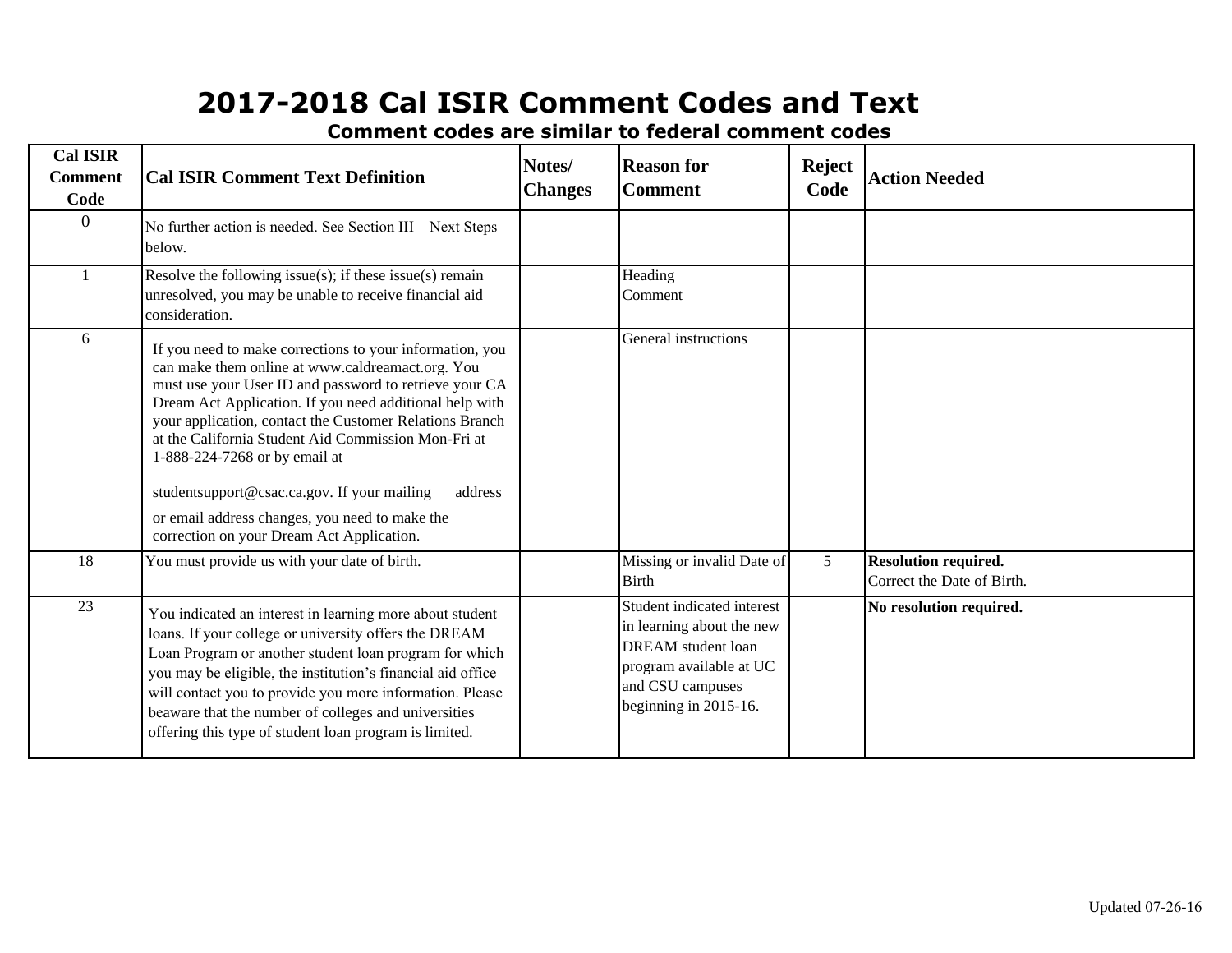**Cal ISIR Comment Code Notes/ Changes Reason for Comment Reject Code Action Needed** 30 The Selective Service reported that you have not registered Selective Service Match  $Flag = N$  (registration status not confirmed) The applicant is not in the Selective Service Database **Resolution required** Assist student to meet Selective Service Eligibility requirements, student must: Register with Selective service, present appropriate confirmation (for example, his Selective Service Registration Acknowledgement, or his letter of registration) that he registered, or qualify for a waiver or exemption. Request documentation from a noncitizen who first entered the U.S. after he or she turned 26, or who entered the U.S. as a lawful nonimmigrant on a valid visa and remained in the U.S. on the terms of that visa until after turning 26. A letter from Selective Service is not required if the student's documentation supports an exemption. More information regarding exemptions is available at www.sss.gov (select "registration info" and then "Who Must Register?"). 31 Selective Service We have forwarded your name to Selective Service registration flag  $= Y$ (registration completed) Registration complete **No resolution required.** Forwarded student's information to Selective Service for registration as requested on application. 45 Parent's marital status is You reported a Social Security Number (SSN) or not married and SSNs are provided for both parent 1 and parent 2. **No resolution required.** Either correct parent marital status or eliminate the appropriate parent SSN information. Individual Taxpayer Identification Number (ITIN) for both parent 1 and parent 2 but also reported that their marital status is not married. You should only report the SSN or ITIN for the parent or stepparent whose financial information is reported on your Dream Act Application. for registration, as you requested. with them. If you are female or were born before 1960, registration is not required. Otherwise, if you are not yet registered, are male, and are 18 through 25 years of age, to receive aid you must do one of the following: (1) answer "Male" to Item 23 and "Register Me" to Item 23a, (2) complete a Selective Service registration form at your local post office, or (3) register online at www.sss.gov. If you believe you have already registered or are exempt, please check the Selective Services Web site at www.sss.gov, select "registration info" and then "Who must Register?". If you have documentation proving an exemption, submit it to your school to save time. Contact the Selective Service at 847-688-6888 only after reviewing the SSS Web site information. **Cal ISIR Comment Text Definition**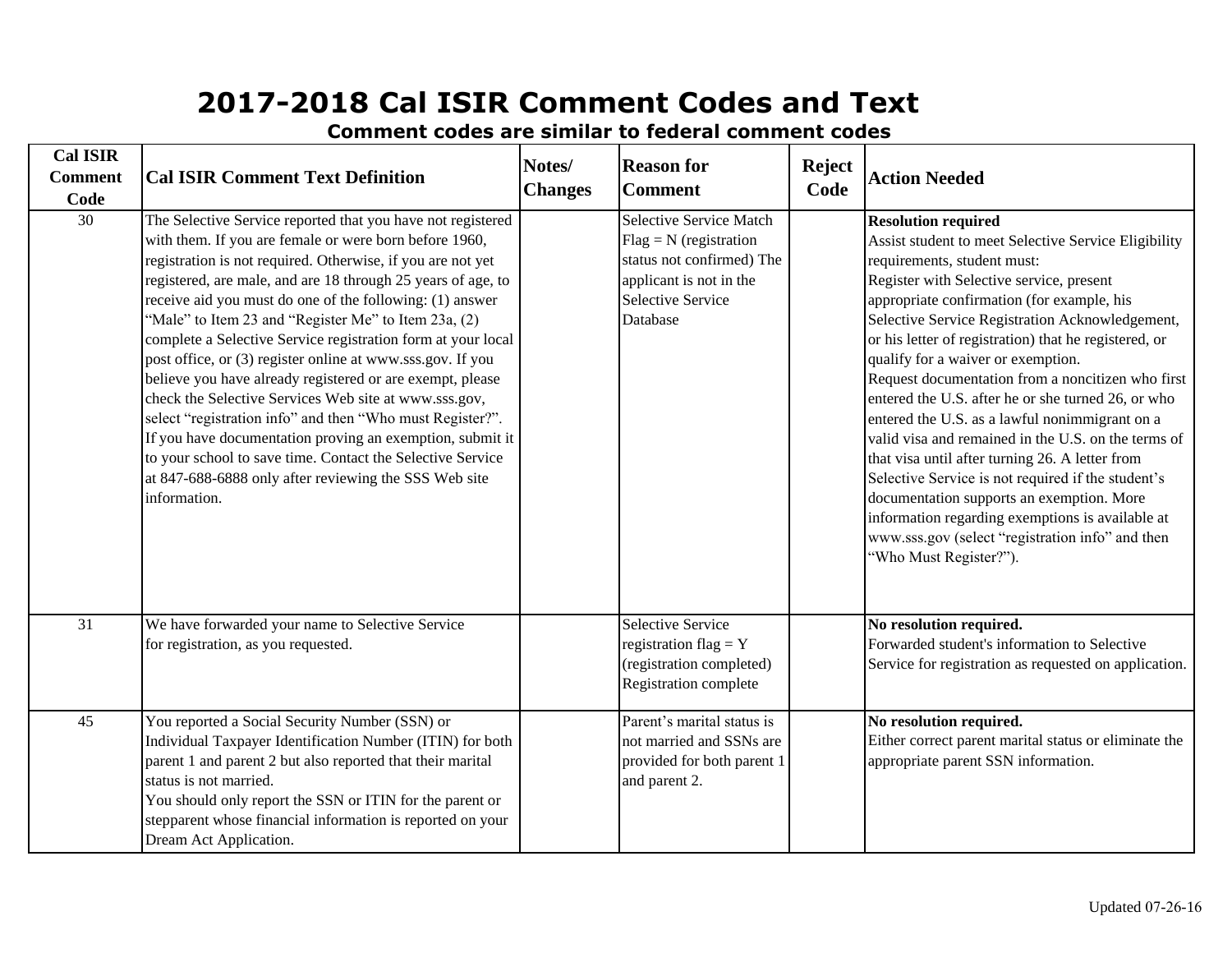| <b>Cal ISIR</b><br><b>Comment</b><br>Code | <b>Cal ISIR Comment Text Definition</b>                                                                                                                                                                                                                                               | Notes/<br><b>Changes</b>         | <b>Reason for</b><br><b>Comment</b>                                                                                                                        | <b>Reject</b><br>Code | <b>Action Needed</b>                                                                                                                                                                                                                                   |
|-------------------------------------------|---------------------------------------------------------------------------------------------------------------------------------------------------------------------------------------------------------------------------------------------------------------------------------------|----------------------------------|------------------------------------------------------------------------------------------------------------------------------------------------------------|-----------------------|--------------------------------------------------------------------------------------------------------------------------------------------------------------------------------------------------------------------------------------------------------|
| 47                                        | There are issues with your Dream Act Application that<br>need to be resolved before your eligibility can be<br>determined. Be sure to read all the comment codes listed on<br>this page, review your application and make any necessary<br>corrections to your Dream Act Application. |                                  | Dependent rejected record<br>general instructions                                                                                                          |                       |                                                                                                                                                                                                                                                        |
| 49                                        | You must report a valid Social Security Number (SSN) or<br>Individual Taxpayer Identification Number (ITIN), name,<br>and date of birth for parent 1 and parent 2. If your parent<br>does not have an SSN or ITIN, you must correct the<br>number to all zeroes.                      |                                  | Match with SSA was not<br>conducted on either<br>parent Dependent student<br>and one of SSN, Last<br>Name, or Date of Birth is<br>missing for both parents | 9                     | <b>Resolution required.</b><br>Correct the SSN, name, and/or Date of Birth for<br>parent 1 and/or parent 2 to achieve a full match for<br>at least one parent.<br>If parents do not have an SSN, provide zeros or<br>confirm by re-entering the zeros. |
| 50                                        | There are issues with your Dream Act Application that<br>need to be resolved before your eligibility can be<br>determined. Be sure to read all the comment codes listed on<br>this page, review your application and make any necessary<br>corrections to your Dream Act Application. |                                  | Independent rejected<br>record general<br>instructions                                                                                                     |                       |                                                                                                                                                                                                                                                        |
| 57                                        | Selective Service was unable to complete their registration<br>for you. Some reasons may include you did not answer<br>"Male" to question 23, you are under age 18 or you over<br>the age of 26. Please consult your financial aid office<br>about your status.                       |                                  | Selective Service<br>registration was<br>incomplete due to age<br>restrictions                                                                             |                       | No resolution required.                                                                                                                                                                                                                                |
| 62                                        | You reported the date of your marital status to be after the<br>date you completed your application. You must report your<br>marital status as of the date you submit your application.<br>Please review the marital status questions and make the<br>necessary corrections.          |                                  | Student's marital status<br>date is greater than the<br>date the application was<br>signed                                                                 | $\overline{4}$        | <b>Resolution required</b><br>If the Student's Marital Status Date is after the date<br>the application was originally signed, correct the<br>Student's Marital Status.                                                                                |
| 69                                        | Review your date of birth and either confirm the date you<br>have reported by re-entering it or make the necessary<br>correction.                                                                                                                                                     | <b>Updated</b> year<br>reference | Date of birth year<br>equals 1900 through<br>1942                                                                                                          | $\mathbf{A}$          | <b>Resolution required.</b><br>Confirm (re-enter the same value) or correct the<br>Date of Birth.                                                                                                                                                      |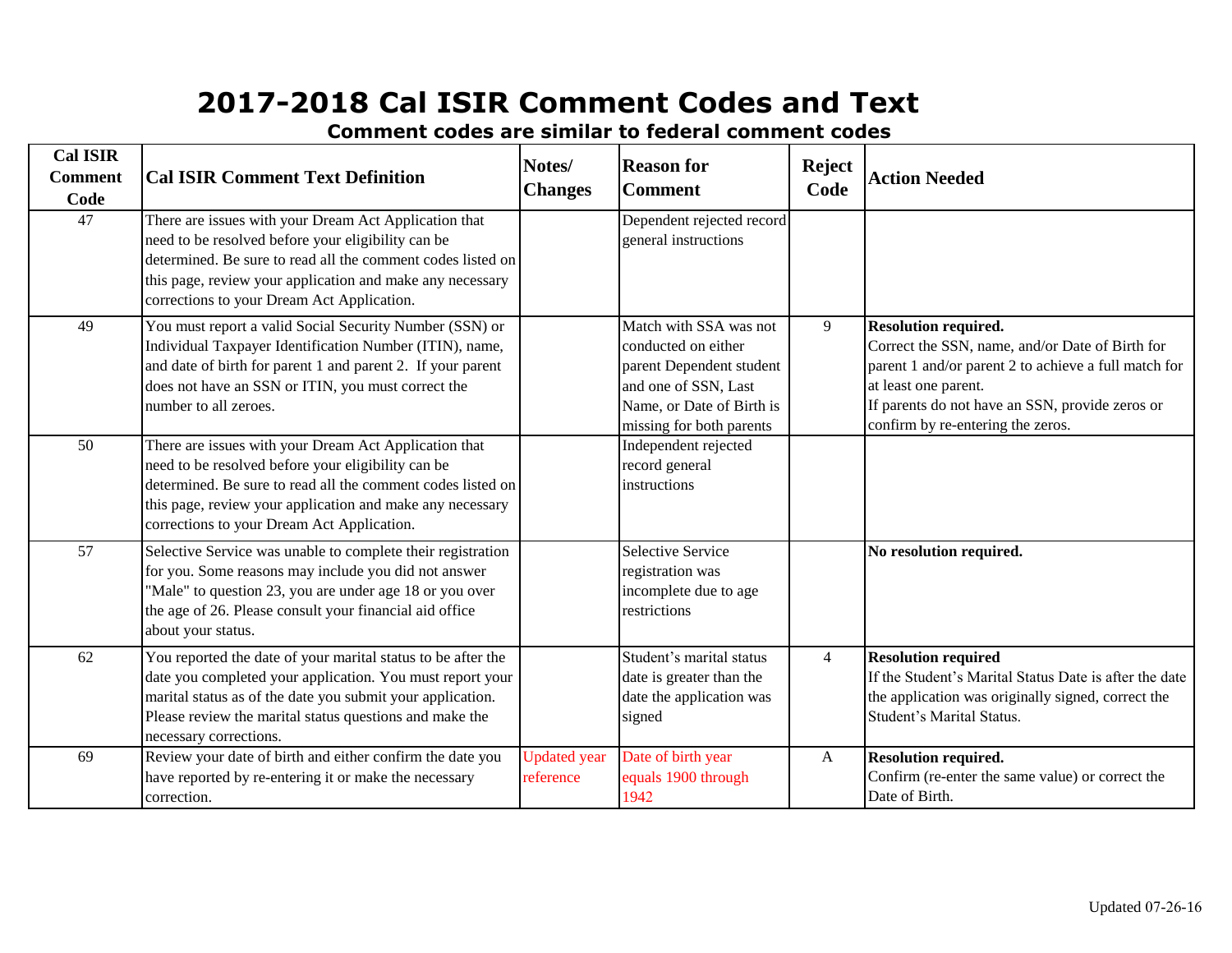| <b>Cal ISIR</b><br><b>Comment</b><br>Code | <b>Cal ISIR Comment Text Definition</b>                                                                                                                                                                                                                                                                                                                                                                                                                          | Notes/<br><b>Changes</b>         | <b>Reason for</b><br><b>Comment</b>                                                                                                               | <b>Reject</b><br>Code | <b>Action Needed</b>                                                                                                                                                                                  |
|-------------------------------------------|------------------------------------------------------------------------------------------------------------------------------------------------------------------------------------------------------------------------------------------------------------------------------------------------------------------------------------------------------------------------------------------------------------------------------------------------------------------|----------------------------------|---------------------------------------------------------------------------------------------------------------------------------------------------|-----------------------|-------------------------------------------------------------------------------------------------------------------------------------------------------------------------------------------------------|
| 70                                        | You reported that you will either have a bachelor's degree<br>by July 1, 2017 or will be working on a degree beyond a<br>bachelor's degree. Graduate students are eligible for some<br>types of financial aid, but not for the state Cal Grant. If you<br>are a graduate student, check with your college Financial<br>Aid Office. If you are still pursuing your first<br>undergraduate degree, please go back and check your<br>answer on questions 29 and 30. | <b>Updated</b> year<br>reference | Graduate student                                                                                                                                  |                       | No resolution required.                                                                                                                                                                               |
| 72                                        | Review your date of birth and either confirm the date you<br>have reported by re-entering it or make the necessary<br>correction.                                                                                                                                                                                                                                                                                                                                | <b>Updated</b> year<br>reference | Independent student and<br>date of birth equals<br>09/01/2001 or greater,<br>and date of birth is not<br>equal to or greater than<br>current year | B                     | <b>Resolution required.</b><br>Confirm (re-enter the same value) or correct the<br>Date of Birth.                                                                                                     |
| 75                                        | You should not update your marital status if your marital<br>status changes after you sign and submit your original<br>application. You should only change this item if you made<br>a mistake in reporting your correct marital status on your<br>original application.                                                                                                                                                                                          |                                  | Student's marital status<br>corrected                                                                                                             |                       |                                                                                                                                                                                                       |
| 82                                        | We recently received an application with no name from<br>this address. The applicant must provide a full name on the<br>Dream Act Application.                                                                                                                                                                                                                                                                                                                   |                                  | Rejected for no name on<br>application                                                                                                            | 13                    | <b>Resolution required.</b><br>Provide the following:<br>Student's Last Name and/or Student's First Name<br>or confirm a blank First or Last Name field if the<br>student actually has only one name. |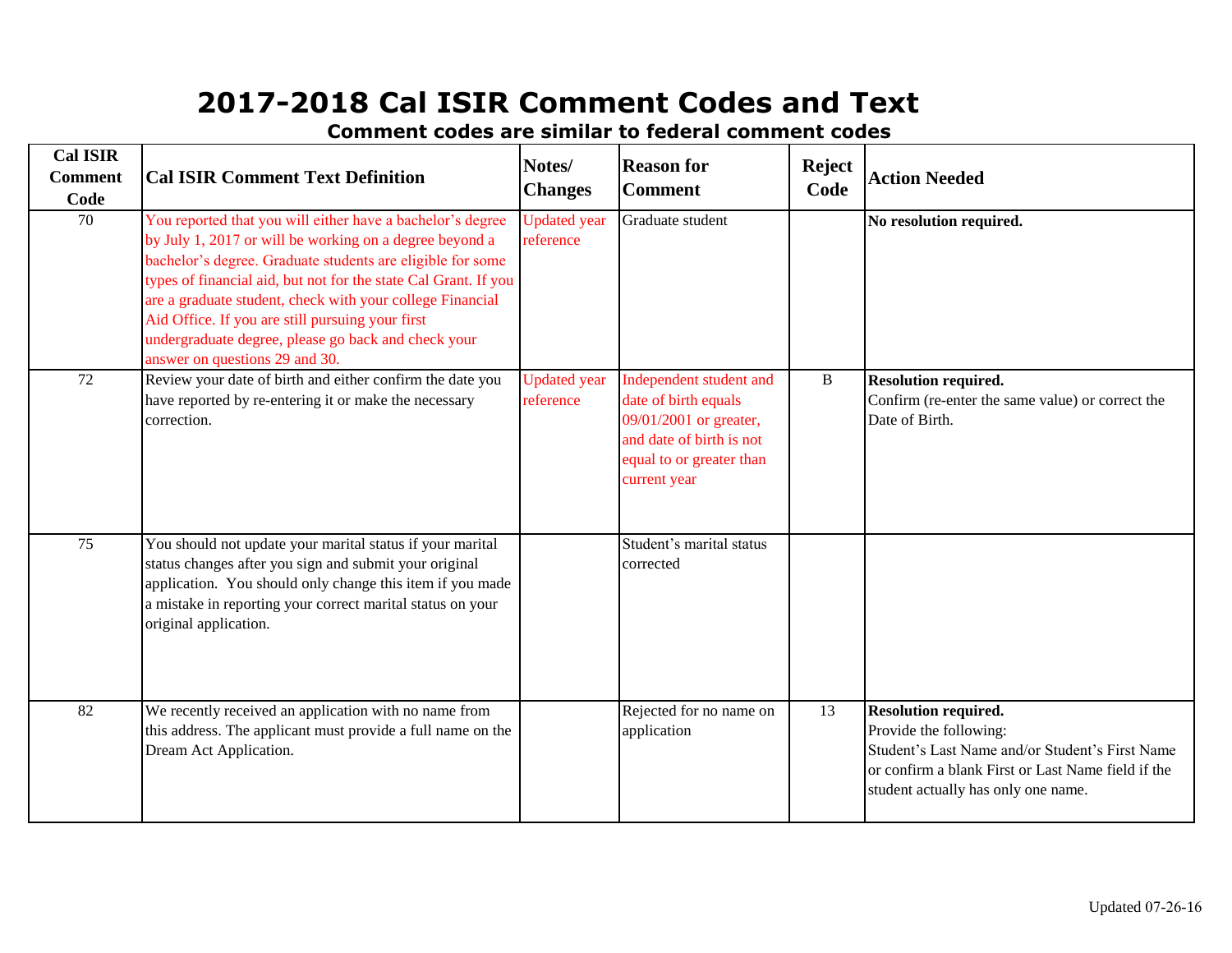| <b>Cal ISIR</b><br><b>Comment</b><br>Code | <b>Cal ISIR Comment Text Definition</b>                                                                                                                                                                                                                                                                                                                                                                                                                  | Notes/<br><b>Changes</b> | <b>Reason for</b><br><b>Comment</b>                                                                                                  | <b>Reject</b><br>Code | <b>Action Needed</b>                                                                                                                                                             |
|-------------------------------------------|----------------------------------------------------------------------------------------------------------------------------------------------------------------------------------------------------------------------------------------------------------------------------------------------------------------------------------------------------------------------------------------------------------------------------------------------------------|--------------------------|--------------------------------------------------------------------------------------------------------------------------------------|-----------------------|----------------------------------------------------------------------------------------------------------------------------------------------------------------------------------|
| 83                                        | You reported that your parent(s) did file or will file a<br>2015 income tax return but also reported that Parent 1<br>does not have a Social Security Number or Individual<br>Taxpayer Identification Number (ITIN). Please review<br>your answers and make any necessary corrections. To<br>confirm any entry on any application field, retype the<br>information in the field and save the application. Then,<br>resign the application and submit it. |                          | Parent 1 SSN or ITIN<br>contains all zeroes and is<br>reported as a tax filer                                                        | J                     | <b>Resolution required.</b><br>Enter the parent 1 SSN or ITIN or confirm that<br>parent 1 does not have an SSN or ITIN by re-<br>entering all zeros.                             |
| 84                                        | You reported that your parent(s) did file or will file a<br>2015 income tax return but also reported that Parent 2<br>does not have a Social Security Number or Individual<br>Taxpayer Identification Number (ITIN). Please review<br>your answers and make any necessary corrections. To<br>confirm any entry on any application field, retype the<br>information in the field and save the application. Then,<br>resign the application and submit it. |                          | Parent 2 SSN or ITIN<br>contains all zeroes and<br>reported as a tax filer                                                           | K                     | <b>Resolution required.</b><br>Enter the paent 2 SSN or ITIN or confirm that<br>parent 2 does not have an SSN or ITIN by re-<br>entering all zeros.                              |
| 85                                        | We assumed your parent(s) did file or will file a 2015<br>income tax return. Please review this item. If you need to<br>make corrections, go now to the Corrections Tab or later to<br>www.caldreamact.org, open your application and make the<br>necessary corrections.                                                                                                                                                                                 |                          | Parents assumed tax filers<br>because AGI is positive<br>or negative value, tax<br>return status<br>is blank, and type of tax        |                       |                                                                                                                                                                                  |
| 87                                        | We assumed your parent(s) did not file and will not file<br>a 2015 income tax return. Please review this item.                                                                                                                                                                                                                                                                                                                                           |                          | Parents assumed non-tax<br>filers because AGI is<br>blank or zero, tax return<br>status is blank, and type<br>of tax return is blank |                       |                                                                                                                                                                                  |
| 89                                        | Review your parents' marital status. If your parents are not<br>married, provide only the income for<br>the parent who supports you.                                                                                                                                                                                                                                                                                                                     |                          | Parents are reported as<br>unmarried but two<br>parental incomes are<br>reported                                                     | 11                    | <b>Resolution required.</b><br>Review and correct Parent's Marital Status or at<br>least one of the following fields: Parent 1 Income<br>From Work or Parent 2 Income From Work. |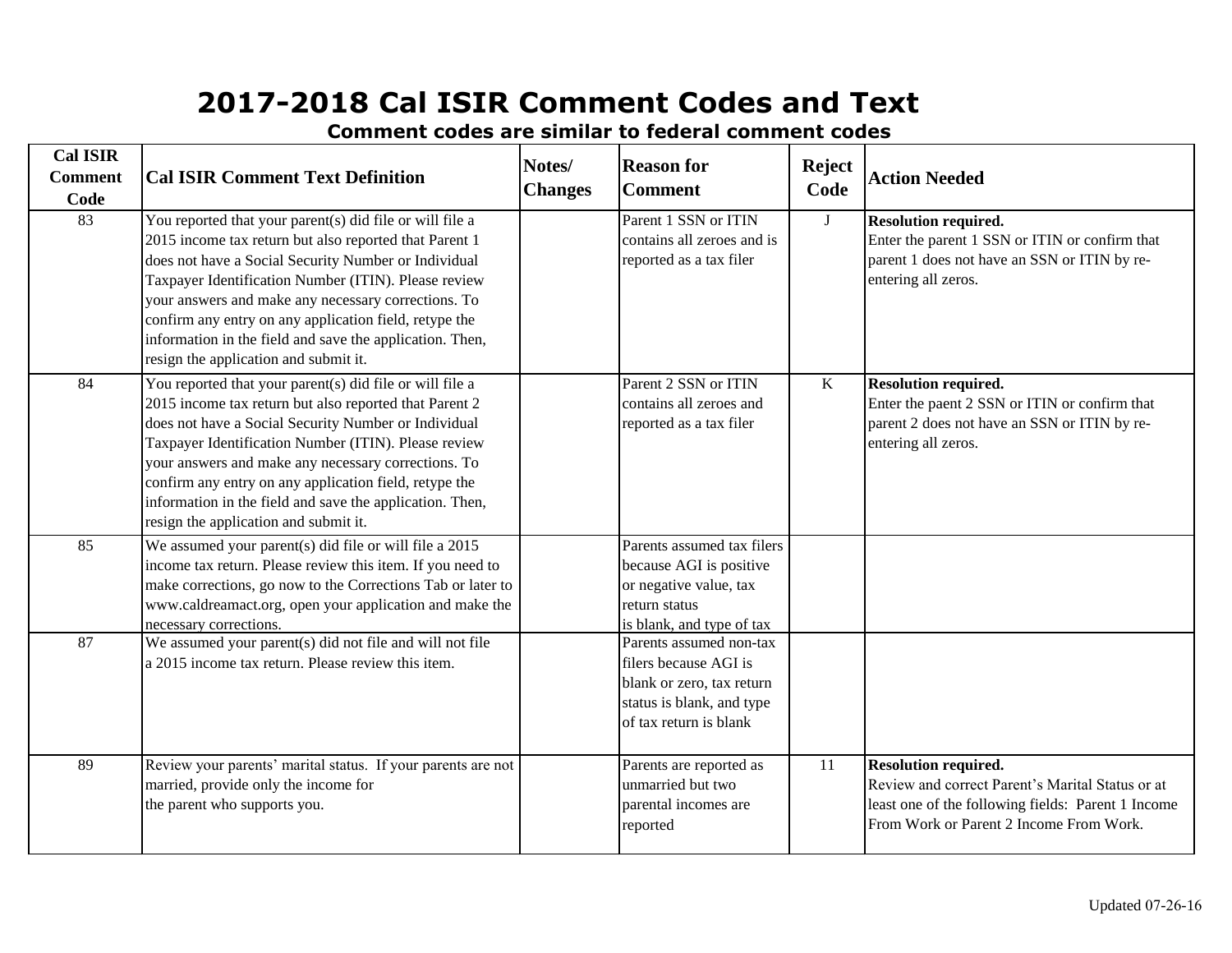**Cal ISIR Comment Code Notes/ Changes Reason for Comment Reject Code Action Needed** 91 Parents AGI and It appears you reported the same income amount for more Worksheet fields equal 92 Independent Student It appears you reported the same income amount for more income fields equal 93 Dependent Student It appears you reported the same income amount for more income fields equal **Cal ISIR Comment Text Definition** than one of your parent(s) income questions. Please check the values for the question, "How much did you earn from working" as well as the tax form related questions. The tax form related questions can be viewed only by indicating that your parents have or will file taxes on the Parent Tax Information screen. If you inadvertently stated your parents would file a tax return and entered that data, please remove that data BEFORE you update the question stating your parents actually did not file a tax return. than one of your income questions. Please check the values for these questions. The tax form related questions can be viewed only by indicating that you have or will file taxes on the student Tax Information screen. If you inadvertently stated you would file a tax return and entered that data, please remove that data BEFORE you update the question stating you actually did not file a tax return. than one of your income questions. Please check the values for these questions. The tax form related questions can be viewed only by indicating that you have or will file taxes on the student Tax Information screen. If you inadvertently stated you would file a tax return and entered that data, please remove that data if you actually did not file a tax return.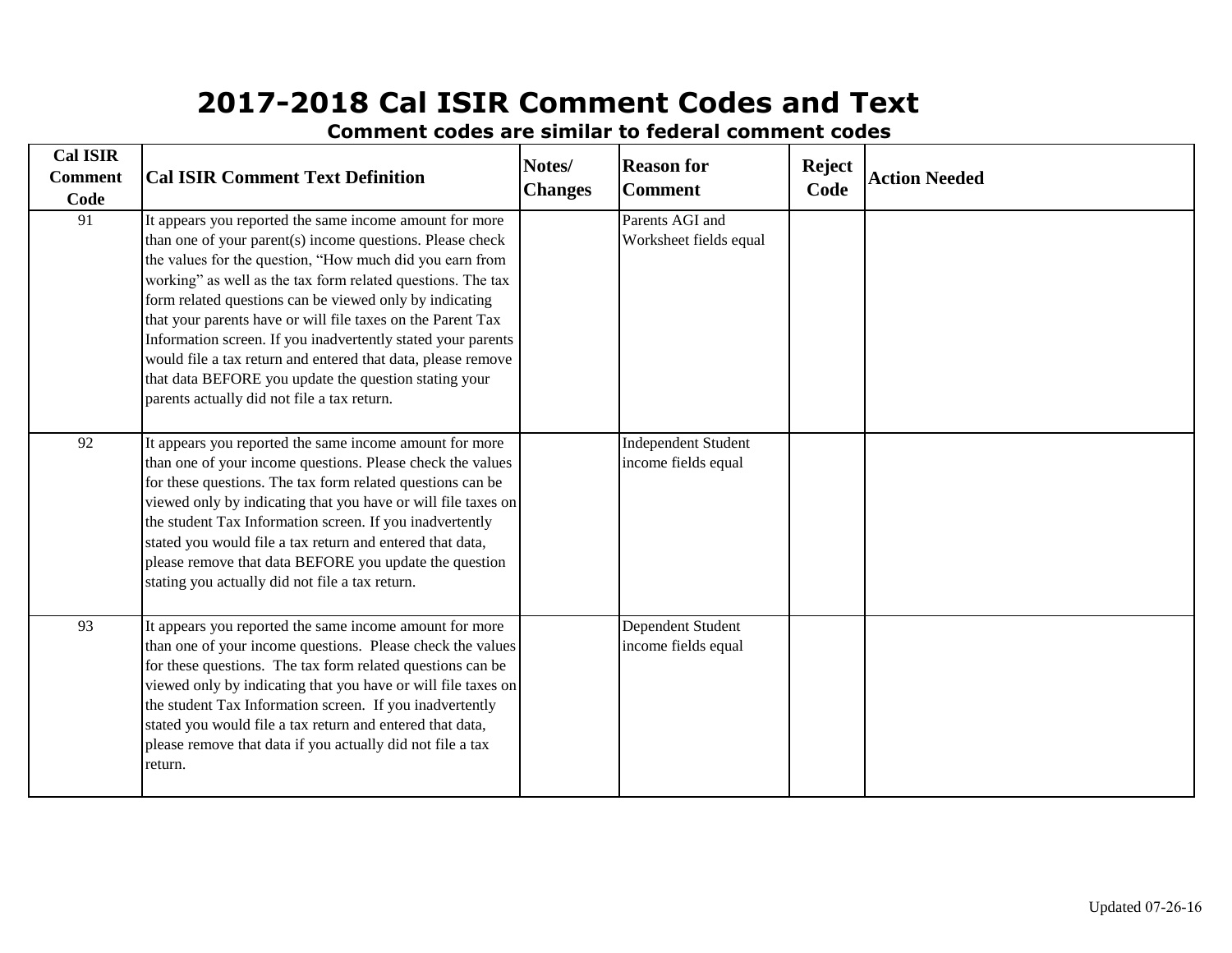| <b>Cal ISIR</b><br><b>Comment</b><br>Code | <b>Cal ISIR Comment Text Definition</b>                                                                                                                                                                                                                                                                                                                                                                                                                                                                                                        | Notes/<br><b>Changes</b> | <b>Reason for</b><br><b>Comment</b>                                                                                                             | <b>Reject</b><br>Code | <b>Action Needed</b> |
|-------------------------------------------|------------------------------------------------------------------------------------------------------------------------------------------------------------------------------------------------------------------------------------------------------------------------------------------------------------------------------------------------------------------------------------------------------------------------------------------------------------------------------------------------------------------------------------------------|--------------------------|-------------------------------------------------------------------------------------------------------------------------------------------------|-----------------------|----------------------|
| 94                                        | It appears you reported the same adjusted gross income<br>amount for you and your parent(s). Review your entries<br>and make any necessary corrections. The student and<br>parent tax form related questions can be viewed only by<br>indicating the student or parent have or will file taxes on<br>the student and parent Tax Information screens. If you<br>inadvertently stated you or your parents will file a tax<br>return and entered that data, please remove that data if you<br>or your parents actually did not file a tax return. |                          | Student AGI equal to<br>Parent AGI                                                                                                              |                       |                      |
| 95                                        | We assumed you did file or will file a 2015 income<br>tax return.                                                                                                                                                                                                                                                                                                                                                                                                                                                                              |                          | Student assumed tax filer<br>because AGI is positive<br>or negative value,<br>tax return status<br>is blank, and type of tax<br>return is blank |                       |                      |
| 96                                        | You have reported the same amount for the Parent 1 and<br>Parent 2 income. Please review these items                                                                                                                                                                                                                                                                                                                                                                                                                                           |                          | Parents Income and<br>Worksheet fields equal                                                                                                    |                       |                      |
| 97                                        | We assumed you did not file and will not file a 2015<br>income tax return. If this is not correct, please update<br>this item.                                                                                                                                                                                                                                                                                                                                                                                                                 |                          | Student assumed non-tax<br>filer because AGI is blank<br>or zero,<br>tax return status is blank,<br>and type of tax return is<br>blank          |                       |                      |
| 98                                        | You have reported the same amount for your income and<br>your spouse's income. Please review these items.                                                                                                                                                                                                                                                                                                                                                                                                                                      |                          | Student's income equal to<br>Spouse's income                                                                                                    |                       |                      |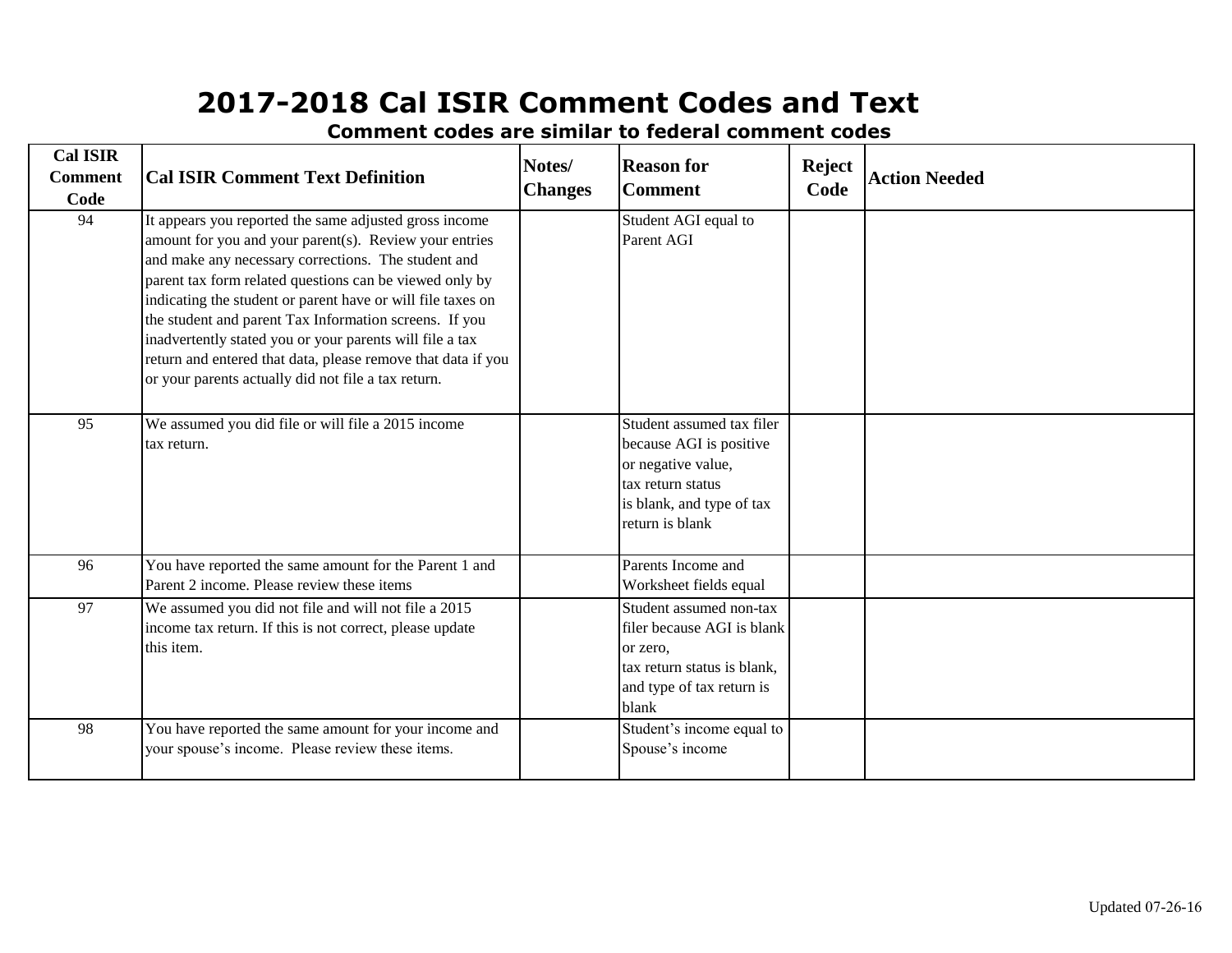| <b>Cal ISIR</b><br><b>Comment</b><br>Code | <b>Cal ISIR Comment Text Definition</b>                                                                                                                                                                                                                                                                                                                                                                                                                                                                                                                                                                                                                                                               | Notes/<br><b>Changes</b> | <b>Reason for</b><br><b>Comment</b>                                          | <b>Reject</b><br>Code | <b>Action Needed</b>                                                                                                                                                                                |
|-------------------------------------------|-------------------------------------------------------------------------------------------------------------------------------------------------------------------------------------------------------------------------------------------------------------------------------------------------------------------------------------------------------------------------------------------------------------------------------------------------------------------------------------------------------------------------------------------------------------------------------------------------------------------------------------------------------------------------------------------------------|--------------------------|------------------------------------------------------------------------------|-----------------------|-----------------------------------------------------------------------------------------------------------------------------------------------------------------------------------------------------|
| 99                                        | Review your marital status. You should report income for a<br>spouse only if you were married and not separated as of the<br>date you signed and submitted your Dream Act<br>Application. Please note: if you were separated or divorced<br>as of the date you signed your Dream Act Application, we<br>will need only your income, even if a joint tax return was<br>filed.                                                                                                                                                                                                                                                                                                                          |                          | Independent student<br>reported as unmarried but<br>two incomes are reported | 11                    | <b>Resolution required.</b><br>Review and correct Student's Marital Status or at<br>least one of the following fields:<br>Student's Income Earned From Work or Spouse's<br>Income Earned From Work. |
| 106                                       | You have corrected information on your Dream Act<br>Application more than 10 times. Before submiting another<br>correction, contact your financial aid office for assistance.                                                                                                                                                                                                                                                                                                                                                                                                                                                                                                                         |                          | More than 10 transactions                                                    |                       |                                                                                                                                                                                                     |
| 108                                       | Your parent DID NOT sign your Dream Act Application<br>after you submitted it. At least one parent must sign to<br>complete the Dream Act Application. Your parent can sign<br>right now by clicking the green Parent Signature button at<br>the top of this page. If your parent will sign at a later time,<br>he/she can do so electronically at www.caldreamact.org by<br>clicking the "Provide Signature" icon. For your parent to<br>access your application and provide his/her signature, your<br>parent will also need to provide the date of birth and wages<br>that you reported for him/her on this application. Each time<br>you submit corrections, your parent will have to sign again. |                          | Missing parent signature<br>on Dream Act Application<br>or corrections.      | 15                    | Resolution required.<br>Signature correction must be made on the online<br>Dream Act Application or a printed signature page<br>and resubmitted to the Student Aid Commission.                      |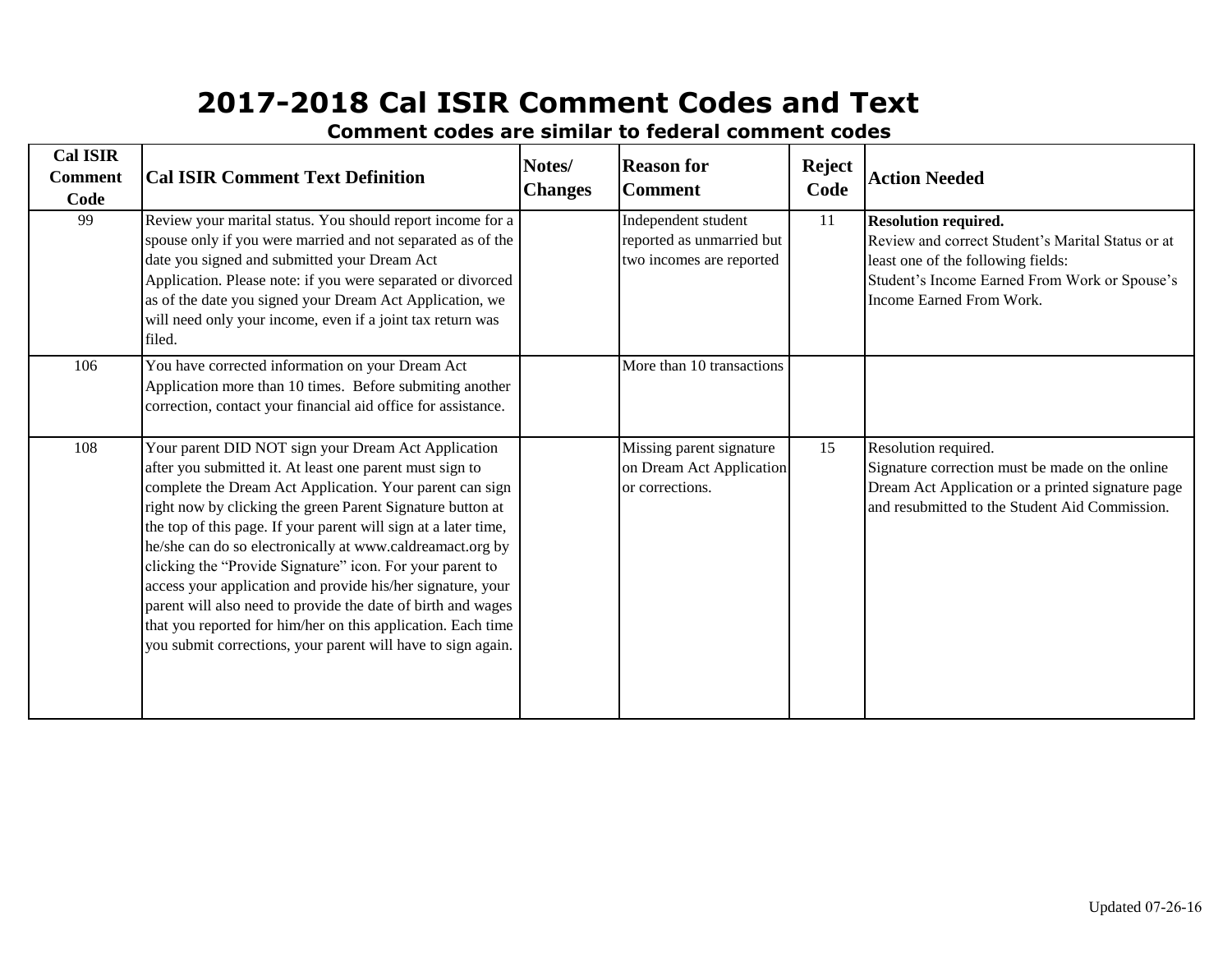| <b>Cal ISIR</b><br><b>Comment</b><br>Code | <b>Cal ISIR Comment Text Definition</b>                                                                                                                                                                                       | Notes/<br><b>Changes</b> | <b>Reason for</b><br><b>Comment</b>                                                               | <b>Reject</b><br>Code | <b>Action Needed</b>                                                                                                                                                                 |
|-------------------------------------------|-------------------------------------------------------------------------------------------------------------------------------------------------------------------------------------------------------------------------------|--------------------------|---------------------------------------------------------------------------------------------------|-----------------------|--------------------------------------------------------------------------------------------------------------------------------------------------------------------------------------|
| 110                                       | We have not received the signature page for your<br>Dream Act Application. You must sign and return a<br>signature page before we can determine your eligibility<br>for state student aid.                                    |                          | Missing student signature<br>on Web application                                                   | 16                    | <b>Resolution required.</b><br>Signature correction must be made on a printed<br>signature page and resubmitted to the Student Aid<br>Commission or can be corrected electronically. |
| 111                                       | The amount you reported for your parents' income tax is<br>equal to or greater than the amount you reported for their<br>adjusted gross income. Review questions 89 and 90 and<br>make the necessary corrections.             |                          | Parents' Taxes Paid is<br>greater than zero and<br>equal to or greater than<br><b>AGI</b>         | 12                    | <b>Resolution required.</b><br>Correct Parents' Taxes Paid or AGI.                                                                                                                   |
| 113                                       | We assumed the value for number in college based on your<br>parents' marital status and number of family members.<br>Your parents should not be included in the number in<br>college. Please review this item.                |                          | Parents' number in<br>college assumed to be less<br>than the number reported                      |                       |                                                                                                                                                                                      |
| 114                                       | The amount you reported for your income taxes is equal to<br>or greater than the amount you reported for your adjusted<br>gross income. Review these items and make the necessary<br>corrections.                             |                          | Independent Student and<br>Taxes Paid is greater than<br>zero and equal to or<br>greater than AGI | $\mathfrak{Z}$        | <b>Resolution required.</b><br>Correct Student's Taxes Paid or AGI.                                                                                                                  |
| 117                                       | We assumed certain information that is used to determine<br>eligibility for state financial aid. If our assumptions are<br>correct, do not change them. If they are incorrect, you need<br>to make the necessary corrections. |                          | Assumption made for one<br>or more fields                                                         |                       |                                                                                                                                                                                      |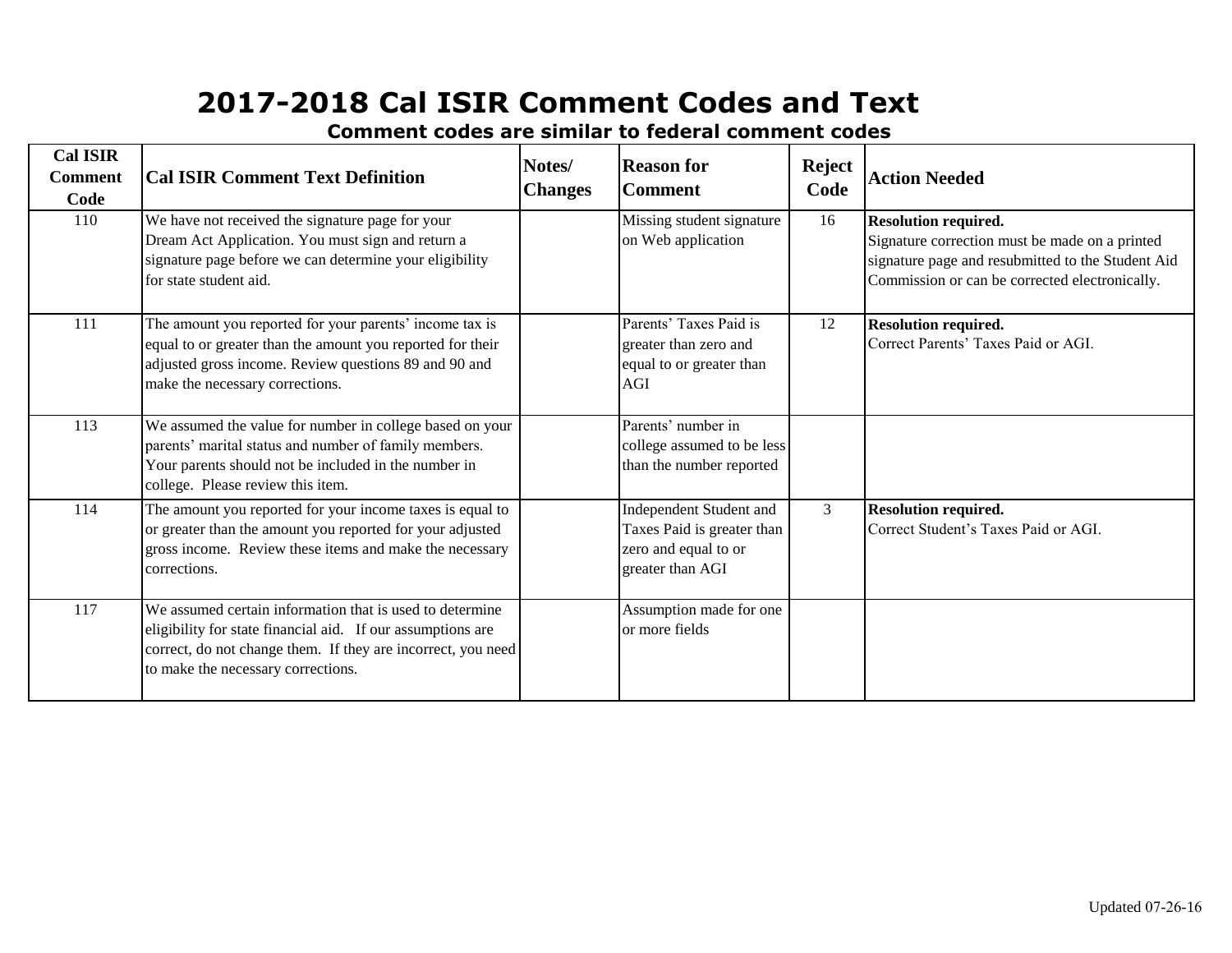| <b>Cal ISIR</b><br><b>Comment</b><br>Code | <b>Cal ISIR Comment Text Definition</b>                                                                                                                                                                                                                                                                                                                                                                                                                                                  | Notes/<br><b>Changes</b>     | <b>Reason for</b><br><b>Comment</b>                                                      | <b>Reject</b><br>Code | <b>Action Needed</b>                                                                                                                                                                                                                                           |
|-------------------------------------------|------------------------------------------------------------------------------------------------------------------------------------------------------------------------------------------------------------------------------------------------------------------------------------------------------------------------------------------------------------------------------------------------------------------------------------------------------------------------------------------|------------------------------|------------------------------------------------------------------------------------------|-----------------------|----------------------------------------------------------------------------------------------------------------------------------------------------------------------------------------------------------------------------------------------------------------|
| 119                                       | You corrected the date of your marital status to be after the<br>date you submitted your application. Your marital status<br>should only be changed if it was reported incorrectly on<br>the date the Dream Act Application was originally<br>submitted, or if a Financial Aid Administrator has<br>instructed you to update this information. Review your<br>marital status responses and make the necessary corrections<br>or contact your Financial Aid Administrator for assistance. |                              | Marital Status Date is<br>between the application<br>date and transaction date           | 21                    | <b>Resolution Required</b><br>Student should correct Student's Marital Status and<br>Marital Status Date and make the necessary<br>corrections or have the Financial Aid Administrator<br>set reject override 21.                                              |
| 121                                       | It appears you have reported the same amount for your<br>parents' cash, savings, and checking accounts and your<br>parents' real estate/investment net worth. Review these<br>items and make the necessary corrections.                                                                                                                                                                                                                                                                  |                              | Parent asset fields equal                                                                |                       |                                                                                                                                                                                                                                                                |
| 122                                       | It appears you have reported the same amount for your<br>cash, savings, and checking accounts and your real<br>estate/investment net worth. Review these items and make<br>the necessary corrections.                                                                                                                                                                                                                                                                                    |                              | Dependent student asset<br>fields equal                                                  |                       |                                                                                                                                                                                                                                                                |
| 123                                       | It appears you have reported the same amount for your<br>cash, savings, and checking accounts and your real<br>estate/investment net worth. Review these items and make<br>the necessary corrections.                                                                                                                                                                                                                                                                                    |                              | Independent student asset<br>fields equal                                                |                       |                                                                                                                                                                                                                                                                |
| 126                                       | You indicated the your parents will not file a tax return. A<br>tax return must be filed if your parent's marital status is<br>never married, separated/divorced, or widowed and Parent<br>1 or Parent 2 income is more than \$13,250, or if your<br>parent's marital status is married or unmarried with both<br>parents living together and income is more than<br>\$20,600. Verify that the answers to questions 63, 84, 92<br>and 93 are correct.                                    | Updated<br>income<br>amounts | A non-tax filer is<br>reporting an income<br>that is above the IRS<br>filing requirement | 20                    | <b>Resolution Required</b><br>Review and correct the appropriate set of data from<br>the following:<br>Student's Tax return completed status or student's<br>income<br>$\alpha$<br>Parents' tax return completed status or income for<br>parent 1 and parent 2 |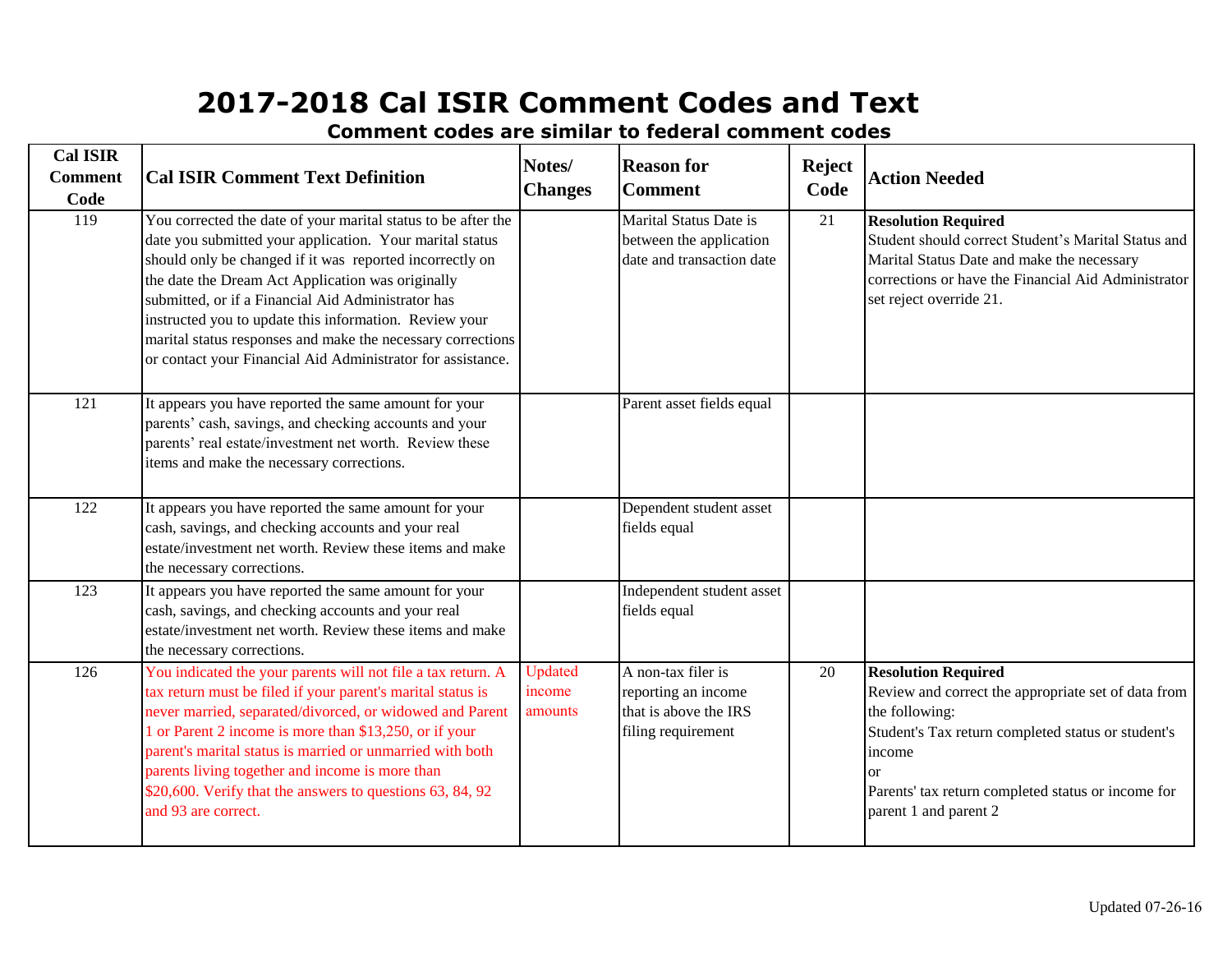| <b>Cal ISIR</b><br><b>Comment</b><br>Code | <b>Cal ISIR Comment Text Definition</b>                                                                                                                                                                                                                                                                                                                                                                                                                                                                                                                           | Notes/<br><b>Changes</b>                                                      | <b>Reason for</b><br><b>Comment</b>                                                      | <b>Reject</b><br>Code | <b>Action Needed</b>                                                                                                                                                 |
|-------------------------------------------|-------------------------------------------------------------------------------------------------------------------------------------------------------------------------------------------------------------------------------------------------------------------------------------------------------------------------------------------------------------------------------------------------------------------------------------------------------------------------------------------------------------------------------------------------------------------|-------------------------------------------------------------------------------|------------------------------------------------------------------------------------------|-----------------------|----------------------------------------------------------------------------------------------------------------------------------------------------------------------|
| 128                                       | It is too late for you to make corrections or give us any<br>more information for the 2017-18 year. We must have your reference<br>corrected application no later than June 28, 2018. If it is<br>later than June 28, 2018, you must contact your financial<br>aid office for assistance.                                                                                                                                                                                                                                                                         | <b>Updated</b> year                                                           | The transaction process<br>date is after June 28,<br>2016.                               |                       |                                                                                                                                                                      |
| 129                                       | You must provide all of your parent(s)' income<br>information. If they do not have income in any category,<br>please enter zero (0).                                                                                                                                                                                                                                                                                                                                                                                                                              |                                                                               | Dependent student and<br>incomplete income<br>information provided                       | 2                     | <b>Resolution required.</b><br>Provide Student and Spouse (if married) Taxed and<br>Untaxed Income.                                                                  |
| 130                                       | You must provide all of your income information. If you<br>do not have income in any category, please enter zero (0).                                                                                                                                                                                                                                                                                                                                                                                                                                             |                                                                               | Independent student and<br>incomplete income<br>information provided                     | $\overline{2}$        | <b>Resolution required.</b><br>Provide Parents' Taxed and Untaxed<br>Income.                                                                                         |
| 131                                       | You indicated that you will not file a tax return. A tax<br>return must be filed if your marital status is single,<br>separated/divorced, or widowed; number of family<br>members in your household is 1 and your income is more<br>than \$10,300 (or if number of family members is greater<br>than 1 and income is more than \$13,250). If your marital<br>status is married and your income plus your spouse's<br>income is more than \$20,600, you must also file a tax<br>return. Verify that the answers to questions 18, 32, 39, 40<br>and 99 are correct. | <b>Updated</b><br>income<br>amounts                                           | A non-tax filer is<br>reporting an income<br>that is above the IRS<br>filing requirement | 20                    | If the student is independent, review and correct at<br>least one of the following:<br>Student's tax return completed status or income<br>for the student and spouse |
| 148                                       | We assumed the number in college should be one. Your<br>parents should not be included in the number in college.                                                                                                                                                                                                                                                                                                                                                                                                                                                  |                                                                               | Parents' number in<br>college assumed to be less<br>than the number reported.            |                       |                                                                                                                                                                      |
| 149                                       | Based on the information we have on record for you, your<br>Expected Family Contribution (EFC) is <efc>. You may<br/>be eligible to receive state financial aid. Your school will<br/>use your EFC to determine your financial aid eligibility for<br/>state campus based financial aid</efc>                                                                                                                                                                                                                                                                     | Comment text<br>is printed on<br>the Dream Act<br>Application<br>Confirmation |                                                                                          |                       |                                                                                                                                                                      |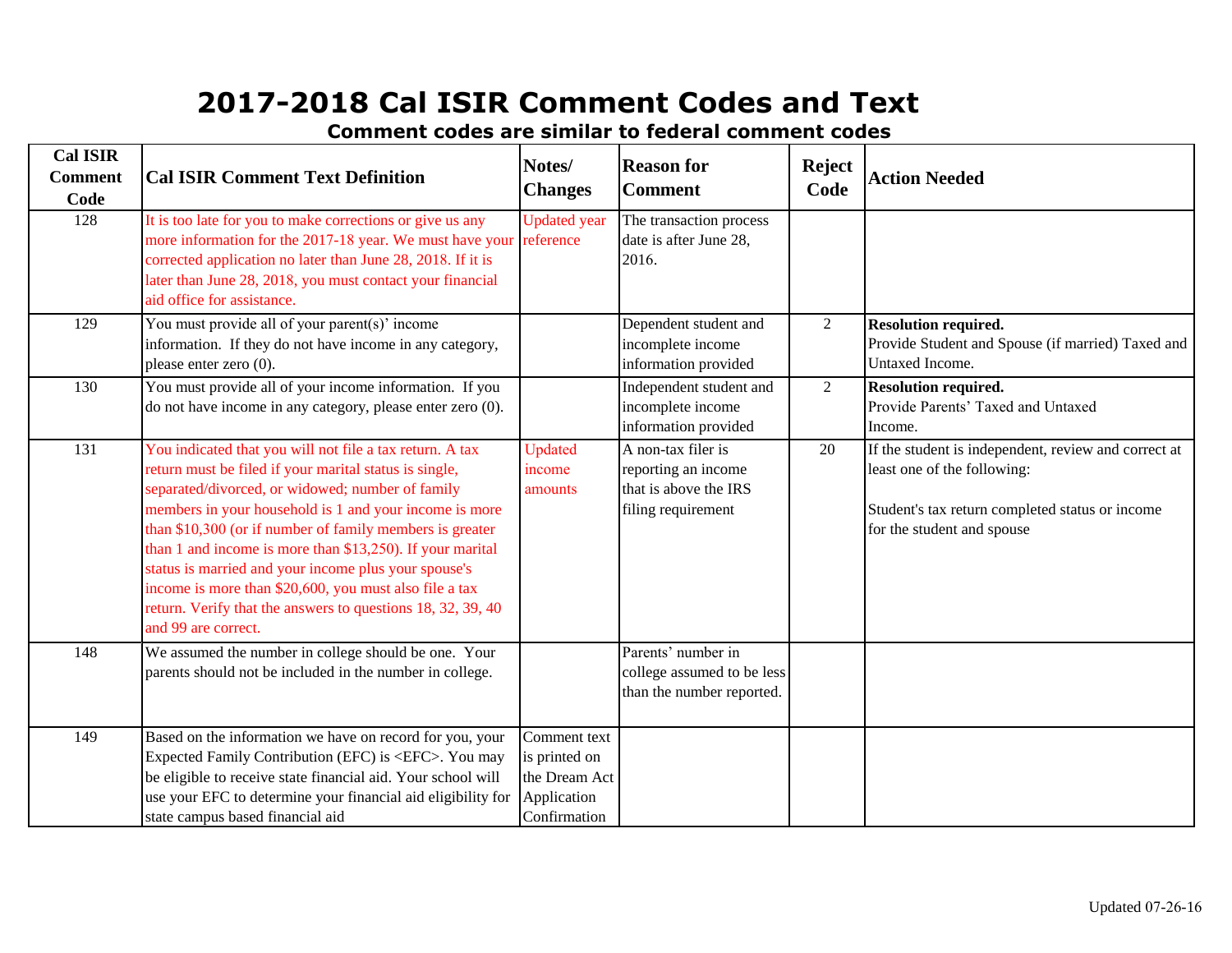| <b>Cal ISIR</b><br><b>Comment</b><br>Code | <b>Cal ISIR Comment Text Definition</b>                                                                                     | Notes/<br><b>Changes</b> | <b>Reason for</b><br><b>Comment</b>                                                                                                                                                                                                                                                                                                                | <b>Reject</b><br>Code | <b>Action Needed</b>                                                                                                                                                                              |
|-------------------------------------------|-----------------------------------------------------------------------------------------------------------------------------|--------------------------|----------------------------------------------------------------------------------------------------------------------------------------------------------------------------------------------------------------------------------------------------------------------------------------------------------------------------------------------------|-----------------------|---------------------------------------------------------------------------------------------------------------------------------------------------------------------------------------------------|
| 150                                       | You must provide asset information for you and your<br>parent(s). Review these items and make the necessary<br>corrections. |                          | Dependent student did not<br>meet Simplified Needs<br>Test criteria and<br>supplemental asset data<br>left blank<br>If the student is<br>dependent, the response<br>can be blank only if the<br>student meets the<br>simplified needs test or<br>qualifies for an automatic<br>zero Expected Family<br>Contribution (EFC)                          | $\mathbf{1}$          | <b>Resolution required.</b><br>Provide the following: Parents' Cash, Savings, and<br>Checking; Parents' Real Estate/Investment Net<br>Worth and Parents' Business/Investment Farm Net<br>Worth.   |
| 151                                       | You must provide your asset information. Review these<br>items and make the necessary corrections.                          |                          | Independent student did<br>not meet Simplified<br>Needs Test (SNT)<br>criteria, SNT not met and<br>supplemental asset data<br>left blank<br>If the student is<br>independent the response<br>can be blank only if the<br>student meets the<br>simplified needs test or<br>qualifies for an automatic<br>zero Expected Family<br>Contribution (EFC) | $\mathbf{1}$          | <b>Resolution required.</b><br>Provide the following:<br>Student's Cash, Savings and Checking; Student's<br>Real Estate/Investment Net Worth and Student's<br>Business/Investment Farm Net Worth. |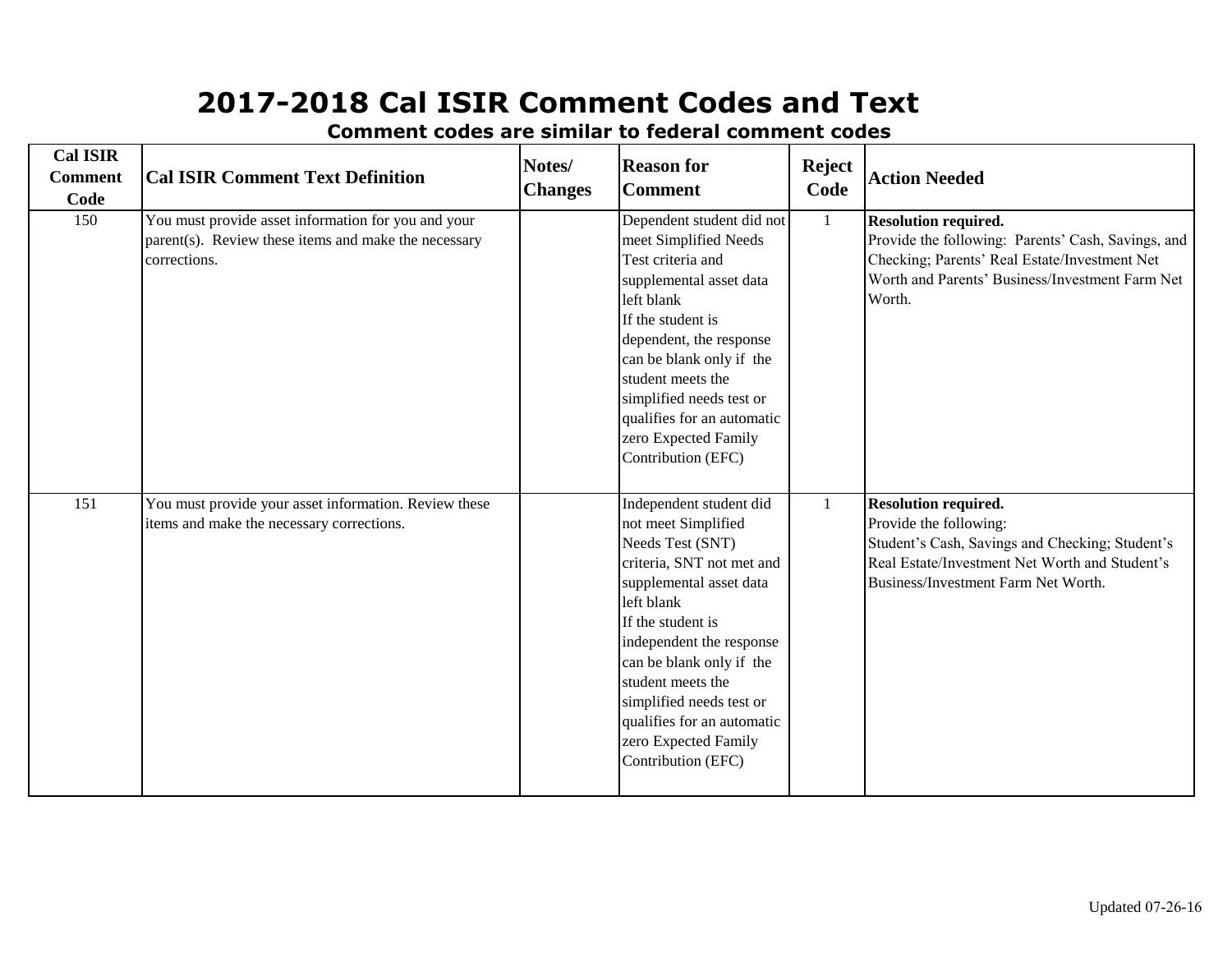| <b>Cal ISIR</b><br><b>Comment</b><br>Code | <b>Cal ISIR Comment Text Definition</b>                                                                                                                                                                                  | Notes/<br><b>Changes</b> | <b>Reason for</b><br><b>Comment</b>                                                                                                                                     | <b>Reject</b><br>Code | <b>Action Needed</b>                                                                                                 |
|-------------------------------------------|--------------------------------------------------------------------------------------------------------------------------------------------------------------------------------------------------------------------------|--------------------------|-------------------------------------------------------------------------------------------------------------------------------------------------------------------------|-----------------------|----------------------------------------------------------------------------------------------------------------------|
| 152                                       | The amount you reported for your income tax is equal to or<br>greater than the amount you reported for your adjusted<br>gross income. Review questions 36 and 37 and make the<br>necessary corrections.                  |                          | Dependent Student and<br>Taxes Paid is greater than<br>zero and equal to or<br>greater than AGI                                                                         | 3                     | <b>Resolution required.</b><br>Correct or confirm (re-enter the same value)<br>Student's Taxes Paid or AGI.          |
| 153                                       | The amount you reported for your income tax appears to be<br>over the allowable amount based on what you reported for<br>your adjusted gross income. Review these items and make<br>the necessary corrections.           |                          | Dependent student's<br>Taxes Paid is greater than<br>zero, and greater than or<br>equal to a fixed<br>percentage of the AGI,<br>but not equal to or<br>greater than AGI | G                     | <b>Resolution required.</b><br>Confirm (re-enter the same value) or correct Taxes<br>Paid and Adjusted Gross Income. |
| 154                                       | The amount you reported for your parents' income tax<br>appears to be over the allowable amount based on what you<br>reported for their adjusted gross income. Review these<br>items and make the necessary corrections. |                          | Parent's Taxes Paid is<br>greater than zero and<br>greater than or equal to a<br>fixed percentage of the<br>AGI, but not equal to or<br>greater than AGI                | $\mathcal{C}$         | <b>Resolution required.</b><br>Confirm (re-enter the same value) or correct Taxes<br>Paid and Adjusted Gross Income. |
| 155                                       | The amount you reported for your income tax appears to be<br>over the allowable amount based on what you reported for<br>your adjusted gross income. Review these items and make<br>the necessary corrections.           |                          | Student's Taxes Paid is<br>greater than zero and<br>greater than or equal to a<br>fixed percentage of the<br>AGI, but not equal to or<br>greater than AGI               | $\mathbf C$           | <b>Resolution required.</b><br>Confirm (re-enter the same value) or correct Taxes<br>Paid and Adjusted Gross Income. |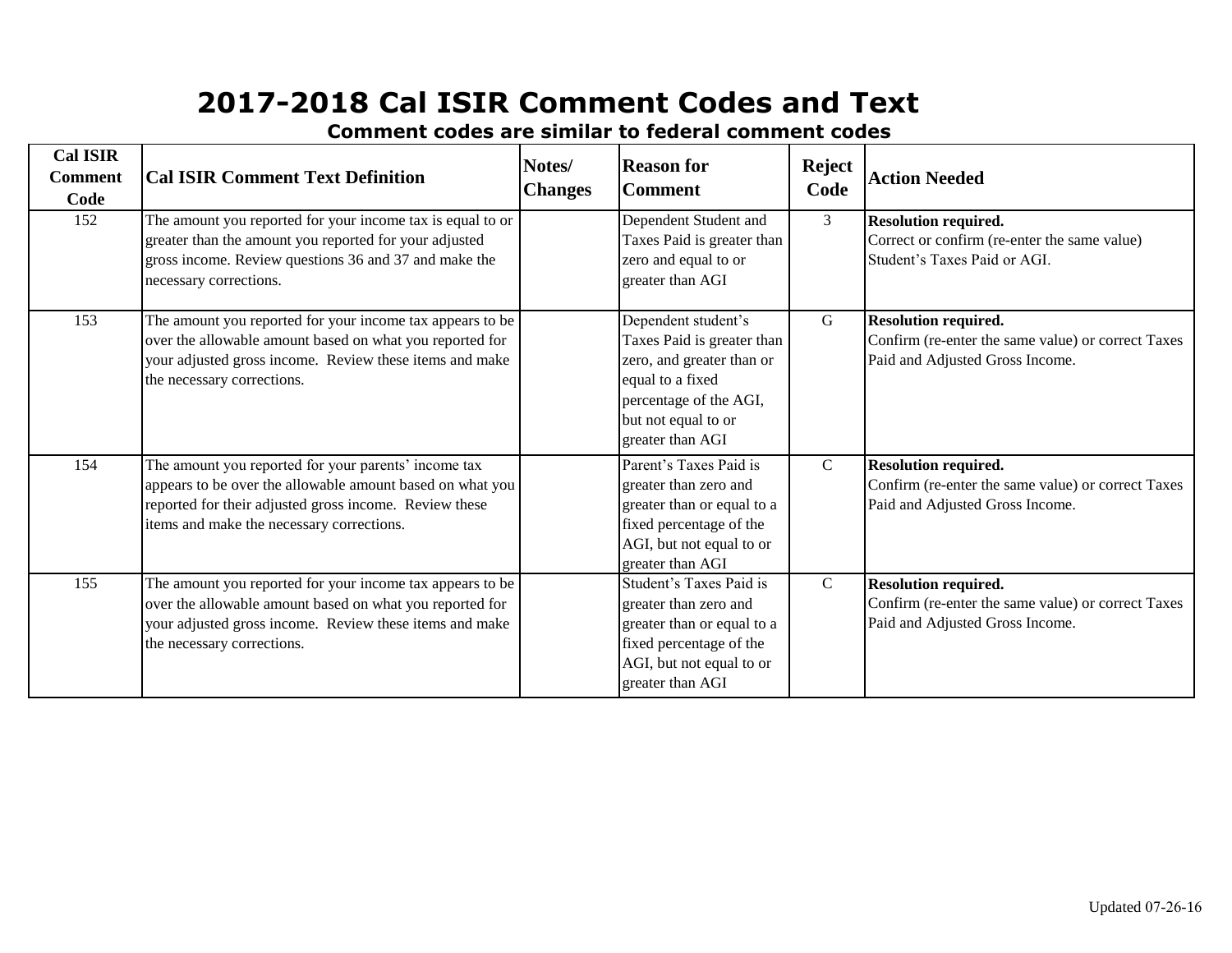**Cal ISIR Comment Code Notes/ Changes Reason for Comment Reject Code Action Needed** 156 [If your p](http://www.fafsa.gov/)arents have now completed a 2015 tax return, you Updated Parents' tax filing status is will file 157 [If you ha](http://www.fafsa.gov/)ve now completed your 2015 tax return, you Student's tax filing status is will file 164 You reported that your parent(s) did file or will file a 2015 Comment is printed instead of printing comments 83 and 84 together J and K **Resolution required.** 168 Dependent student and You must provide answers for your parents' marital status marital status and number of family members are blank 10 **Resolution required.** Review and correct Parents' Marital Status and Parents' Number of Family Members. **Cal ISIR Comment Text Definition** income tax return but also reported that Parent 1 and Parent 2 do not have Social Security Numbers (SSN) or Individual Taxpayer Identification Numbers (ITIN). Please review your answers and make any necessary corrections. To confirm any entry on any application field, retype the information in the field and save the application. Then, resign the application and submit it. Your parent must also sign and submit the application. and number of family members. [should co](http://www.fafsa.gov/)rrect your information to reflect the income and [tax inform](http://www.fafsa.gov/)ation reported on your tax return. You may make [correctio](http://www.fafsa.gov/)ns to your information online at [www.cal](http://www.fafsa.gov/)dreamact.org. If you have not yet completed your [tax return](http://www.fafsa.gov/), you must correct this report to reflect the [income a](http://www.fafsa.gov/)nd tax information reported on your tax return [once](http://www.fafsa.gov/) it is filed. [should co](http://www.fafsa.gov/)rrect your information to reflect the income and [tax inform](http://www.fafsa.gov/)ation reported on their tax return. You may [make cor](http://www.fafsa.gov/)rections to your information online at [www.cal](http://www.fafsa.gov/)dreamact.org. If your parents have not yet [complete](http://www.fafsa.gov/)d their tax return, but will be doing so, you must [correct th](http://www.fafsa.gov/)is report to reflect the income and tax information [reported](http://www.fafsa.gov/) on their tax return once it is filed. Updated year reference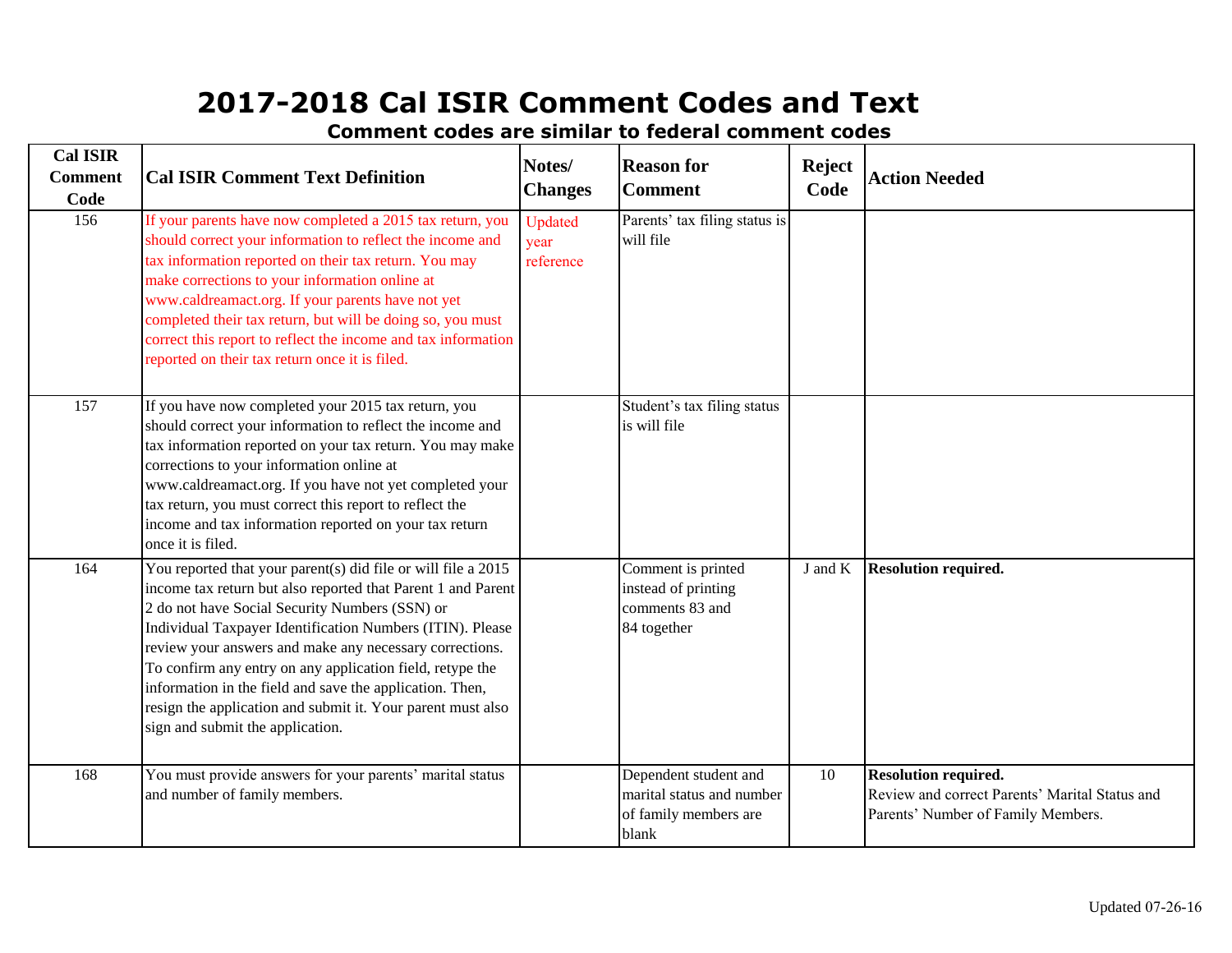| <b>Cal ISIR</b><br><b>Comment</b><br>Code | <b>Cal ISIR Comment Text Definition</b>                                                                                                                                                                                                                     | Notes/<br><b>Changes</b> | <b>Reason for</b><br><b>Comment</b>                                                              | <b>Reject</b><br>Code | <b>Action Needed</b>                                                                                                  |
|-------------------------------------------|-------------------------------------------------------------------------------------------------------------------------------------------------------------------------------------------------------------------------------------------------------------|--------------------------|--------------------------------------------------------------------------------------------------|-----------------------|-----------------------------------------------------------------------------------------------------------------------|
| 169                                       | You must provide answers for your marital status and<br>number of family members.                                                                                                                                                                           |                          | Independent student and<br>marital status and number<br>of family members are<br>blank           | 10                    | <b>Resolution required.</b><br>Review and correct Student's Marital Status and<br>Student's Number of Family Members. |
| 170                                       | Your Dream Act Application has been selected for a review<br>process called verification. Your school has the authority to<br>request copies of certain financial documents from you and<br>your parent(s).                                                 |                          | Selected for verification,<br>dependent                                                          |                       |                                                                                                                       |
| 171                                       | Your Dream Act Application has been selected for a review<br>process called verification. Your school has the authority to<br>request copies of certain financial documents from you<br>(and your spouse).                                                  |                          | Selected for verification,<br>independent                                                        |                       |                                                                                                                       |
| 175                                       | You reported that you are married and have dependents<br>other than a spouse, but you also reported that your number<br>of family members is 2. These answers are inconsistent.<br>Please review these items and make the necessary<br>corrections.         |                          | Dependency, marital<br>status, and number of<br>family members<br>inconsistent                   |                       |                                                                                                                       |
| 176                                       | You reported that you do not have children or other legal<br>dependents, but you also reported that your number of<br>family members is greater than 2. These answers are<br>inconsistent. Please review these items and make the<br>necessary corrections. |                          | Dependency, legal<br>dependents and number of<br>family members<br>inconsistent                  |                       |                                                                                                                       |
| 177                                       | You reported that you are not married and do not have<br>children or other legal dependents, but you also reported<br>that your number of family members is 2. Please review<br>these items and make the necessary corrections.                             |                          | Dependency, legal<br>dependents, number of<br>family members, and<br>marital status inconsistent |                       |                                                                                                                       |
| 178                                       | Review the number of family members you have reported<br>and either confirm your answer by re-entering it or make<br>the necessary correction.                                                                                                              |                          | Dependent with large<br>number of family<br>members                                              | W                     | <b>Resolution required.</b><br>Confirm (re-enter the same value) or correct<br>Parents' Number of Family Members.     |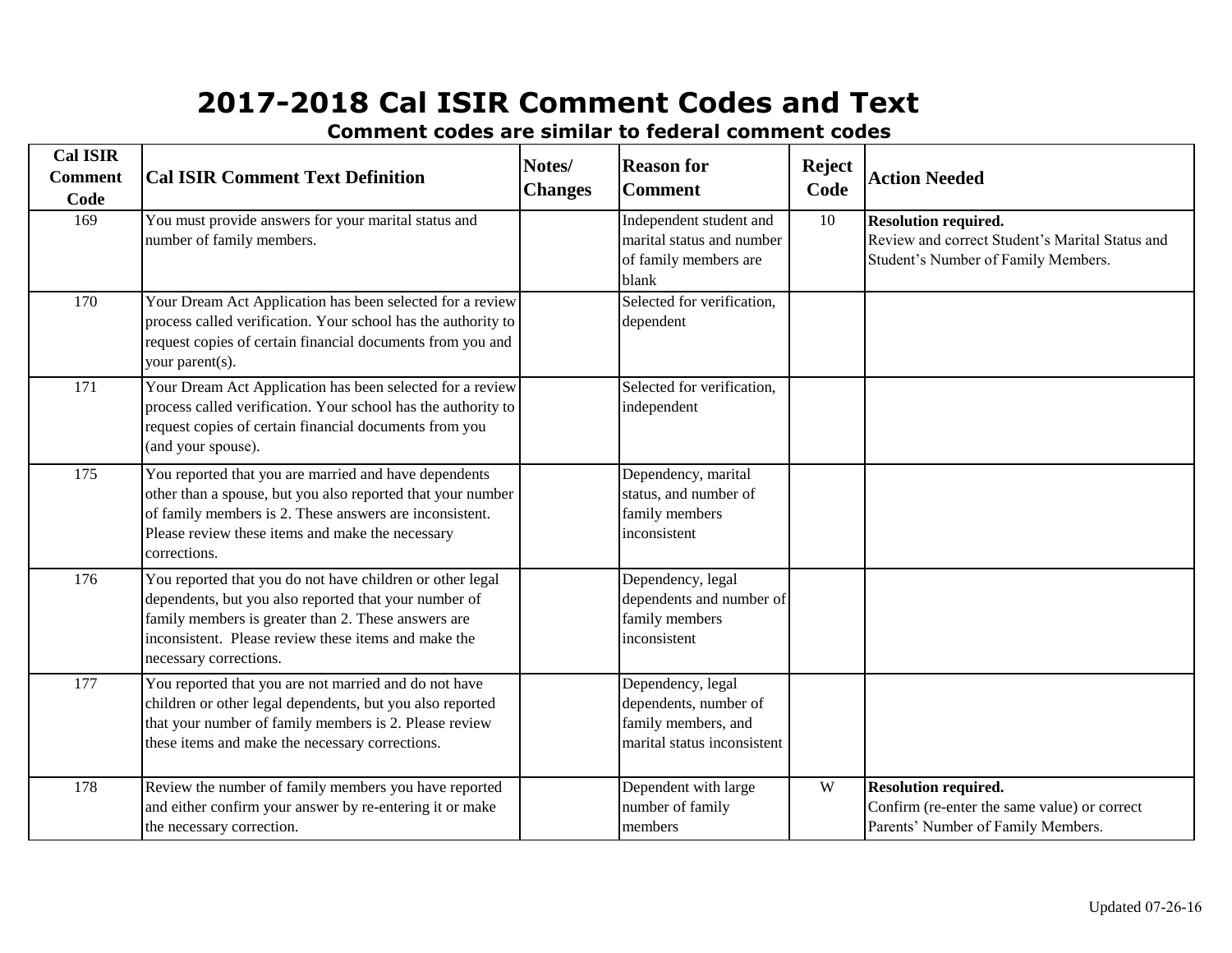| <b>Cal ISIR</b><br><b>Comment</b><br>Code | <b>Cal ISIR Comment Text Definition</b>                                                                                                                                                                                                                                                                                                                                                                                                                                                                                                                               | Notes/<br><b>Changes</b>  | <b>Reason for</b><br><b>Comment</b>                                 | <b>Reject</b><br>Code | <b>Action Needed</b>                                                                                               |
|-------------------------------------------|-----------------------------------------------------------------------------------------------------------------------------------------------------------------------------------------------------------------------------------------------------------------------------------------------------------------------------------------------------------------------------------------------------------------------------------------------------------------------------------------------------------------------------------------------------------------------|---------------------------|---------------------------------------------------------------------|-----------------------|--------------------------------------------------------------------------------------------------------------------|
| 179                                       | Review the number of family members you have reported<br>and either confirm your answer by re-entering it or make<br>the necessary correction.                                                                                                                                                                                                                                                                                                                                                                                                                        |                           | Independent with large<br>number of family<br>members               | W                     | <b>Resolution required.</b><br>Confirm (re-enter the same value) or correct<br>Student's Number of Family Members. |
| 273                                       | You changed the answer to your parents' income, income<br>taxes paid, or exemptions. If your parents have completed<br>their 2015 tax return, you should also change the answer<br>to the tax return question to indicate their tax return has<br>been completed.                                                                                                                                                                                                                                                                                                     |                           | Parent<br>corrections to tax<br>fields with estimated tax<br>return |                       |                                                                                                                    |
| 274                                       | You changed the answer to your income, income taxes<br>paid, or exemptions. If you have completed your 2015 tax<br>return, you should also change the answer to the tax<br>return question to indicate your tax return has been<br>completed.                                                                                                                                                                                                                                                                                                                         |                           | Student corrections to tax<br>fields with estimated tax<br>return   |                       |                                                                                                                    |
| 275                                       |                                                                                                                                                                                                                                                                                                                                                                                                                                                                                                                                                                       | Not used for<br>2017-18   | No longer used                                                      |                       |                                                                                                                    |
| 277                                       | Your parent was issued a State Student Aid PIN to sign<br>your 2017-2018 Dream Act Application. The PIN can be<br>requested by going to "Sign a Student Application" at<br>caldreamact.org. Your parent should not share the PIN with<br>anyone. Your parent must use the PIN to sign the<br>application again each time you make corrections to your<br>application. Your corrections will not process until your<br>parent signs and submits. Your parent will use the same<br>PIN each year that you renew your Dream Act Application<br>(as a dependent student). | Updated year<br>reference | Parent PIN confirmed                                                |                       |                                                                                                                    |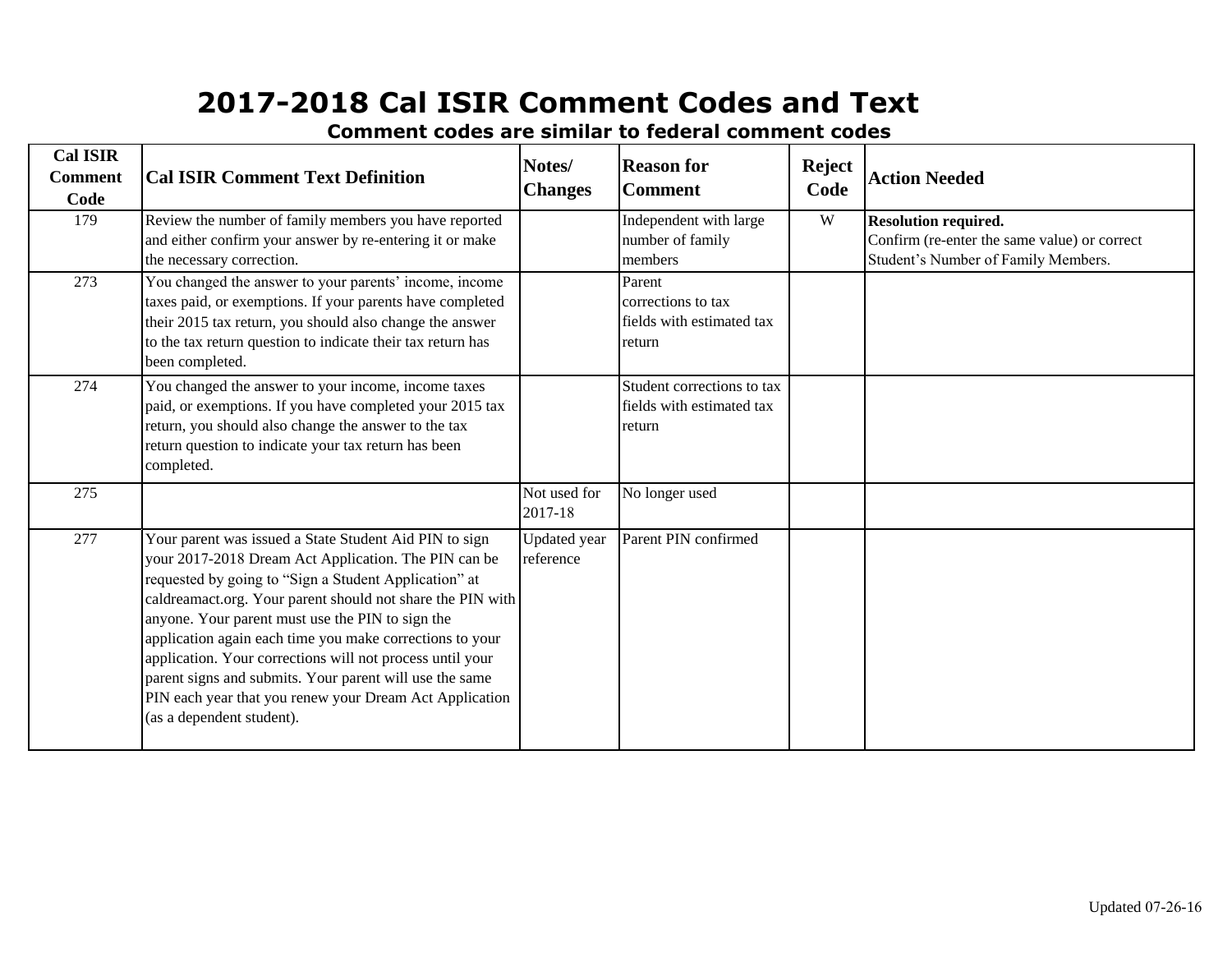| <b>Cal ISIR</b>        |                                                                                                                                                                                                                                                                                                                                                                                                                                                                                                 | Notes/         | <b>Reason for</b>                                     | <b>Reject</b><br>Code | <b>Action Needed</b> |
|------------------------|-------------------------------------------------------------------------------------------------------------------------------------------------------------------------------------------------------------------------------------------------------------------------------------------------------------------------------------------------------------------------------------------------------------------------------------------------------------------------------------------------|----------------|-------------------------------------------------------|-----------------------|----------------------|
| <b>Comment</b><br>Code | <b>Cal ISIR Comment Text Definition</b>                                                                                                                                                                                                                                                                                                                                                                                                                                                         | <b>Changes</b> | <b>Comment</b>                                        |                       |                      |
| 286                    | We assumed the total amount for your parents' income<br>deductions to be zero in order to calculate your eligibility<br>because the amounts you reported in your parent(s)<br>Additional Financial Information are high, based on the<br>other income amounts you reported. If our assumption is<br>correct, no further action is required. If it is incorrect, you<br>need to confirm your answers or make the necessary<br>corrections to your parent(s) Additional Financial<br>Information. |                | Parents Worksheet A<br>Total assumed                  |                       |                      |
| 287                    | We assumed the total amount for your income deductions<br>to be zero in order to calculate your eligibility because the<br>amounts you reported in your Additional Financial<br>Information are high, based on the other income amounts<br>you reported. If our assumption is correct, no further action<br>is required. If it is incorrect, you need to confirm your<br>answers or make the necessary corrections to your<br>Additional Financial Information.                                 |                | Dependent student's<br>Worksheet A Total<br>assumed   |                       |                      |
| 288                    | We assumed the total amount for your income deductions<br>to be zero in order to calculate your eligibility because the<br>amounts you reported in your Additional Financial<br>Information are high, based on the other income amounts<br>you reported. If our assumption is correct, no further action<br>is required. If it is incorrect, you need to confirm your<br>answers or make the necessary corrections to your<br>Additional Financial Information.                                 |                | Independent student's<br>Worksheet A Total<br>assumed |                       |                      |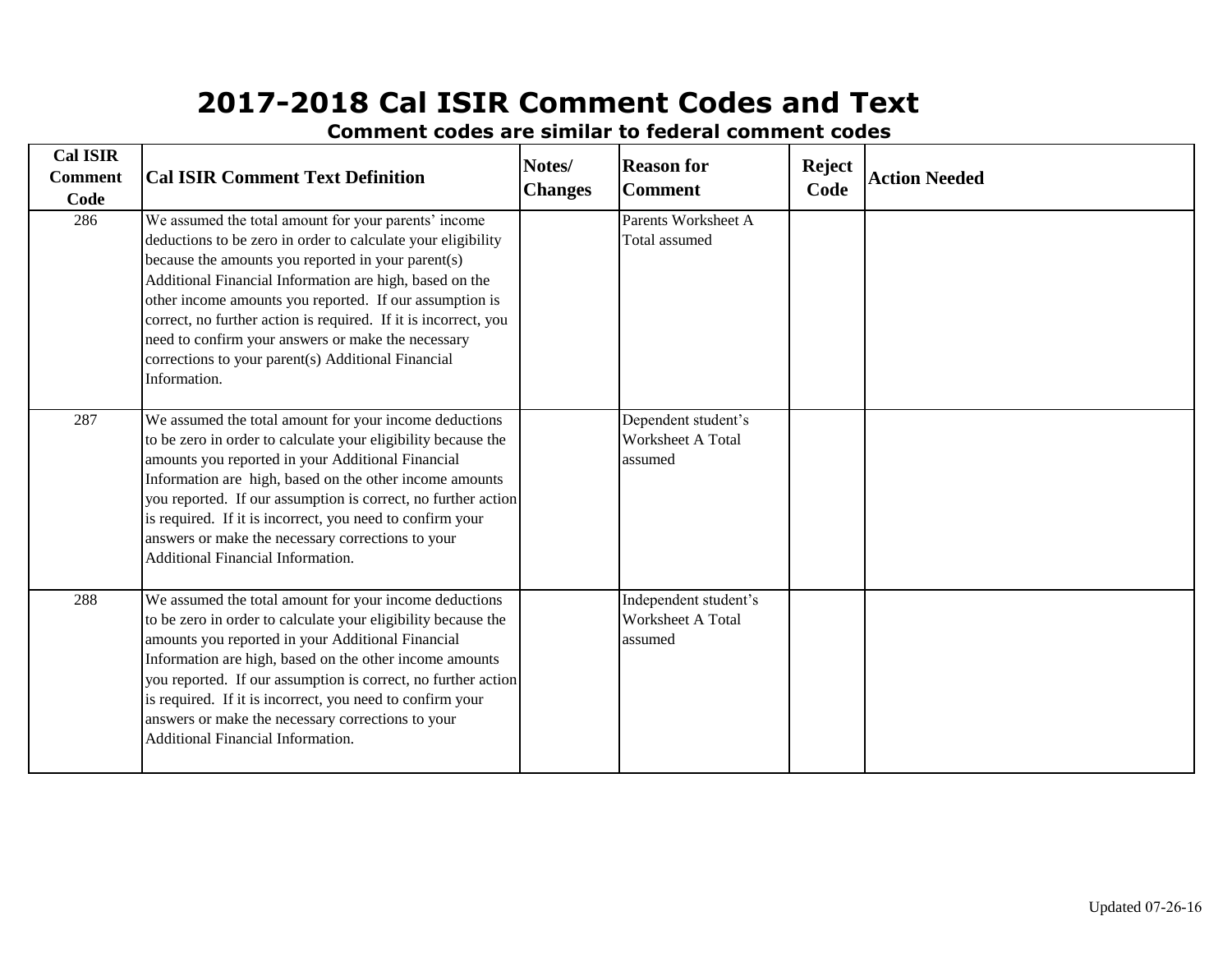| <b>Cal ISIR</b><br><b>Comment</b><br>Code | <b>Cal ISIR Comment Text Definition</b>                                                                                                                                                                                                                                                                                                                                                                                                                                                                                                               | Notes/<br><b>Changes</b>  | <b>Reason for</b><br><b>Comment</b>                                    | <b>Reject</b><br>Code | <b>Action Needed</b> |
|-------------------------------------------|-------------------------------------------------------------------------------------------------------------------------------------------------------------------------------------------------------------------------------------------------------------------------------------------------------------------------------------------------------------------------------------------------------------------------------------------------------------------------------------------------------------------------------------------------------|---------------------------|------------------------------------------------------------------------|-----------------------|----------------------|
| 297                                       | You indicated that you were homeless or at risk of being<br>homeless. Since you are over the age of 21, only your<br>Financial Aid Administrator can make the determination<br>that you meet the homeless conditions, so we have assumed<br>the answer to other homeless determinant questions to be<br>'No'. You should contact your financial aid office for<br>assistance in determining your status.                                                                                                                                              |                           | <b>Assumption for Homeless</b><br>Youth questions                      |                       |                      |
| 301                                       | You did not report whether or not you will have your first<br>bachelor's degree by July 1, 2017. You need to provide an<br>answer for this item.                                                                                                                                                                                                                                                                                                                                                                                                      | Updated year<br>reference | <b>Blank Bachelor's</b><br>Degree                                      |                       |                      |
| 302                                       | You have changed your marital status or your marital status<br>date to a new response. The answer to these questions must<br>be your marital status as of the date you initially signed and<br>submitted your Dream Act Application. If your answers do<br>not reflect your status as of the date you initially submitted<br>your Dream Act Application, you need to make a correction<br>to one or both of these items.                                                                                                                              |                           | <b>Student's Marital Status</b><br>or Marital Status Date<br>corrected |                       |                      |
| 308                                       | You have changed your parents' marital status or your<br>parents' marital status date to a new response. The answer<br>to these questions must be your parents' marital status as of<br>the date you initially signed and submitted your Dream Act<br>Application. Unless a Financial Aid Administrator has<br>instructed you to update this information, you need to make<br>a correction to one or both of these items if your answers<br>do not reflect your parents' status as of the date you<br>initially submitted your Dream Act Application. |                           | Parents' Marital Status or<br><b>Marital Status Date</b><br>corrected  |                       |                      |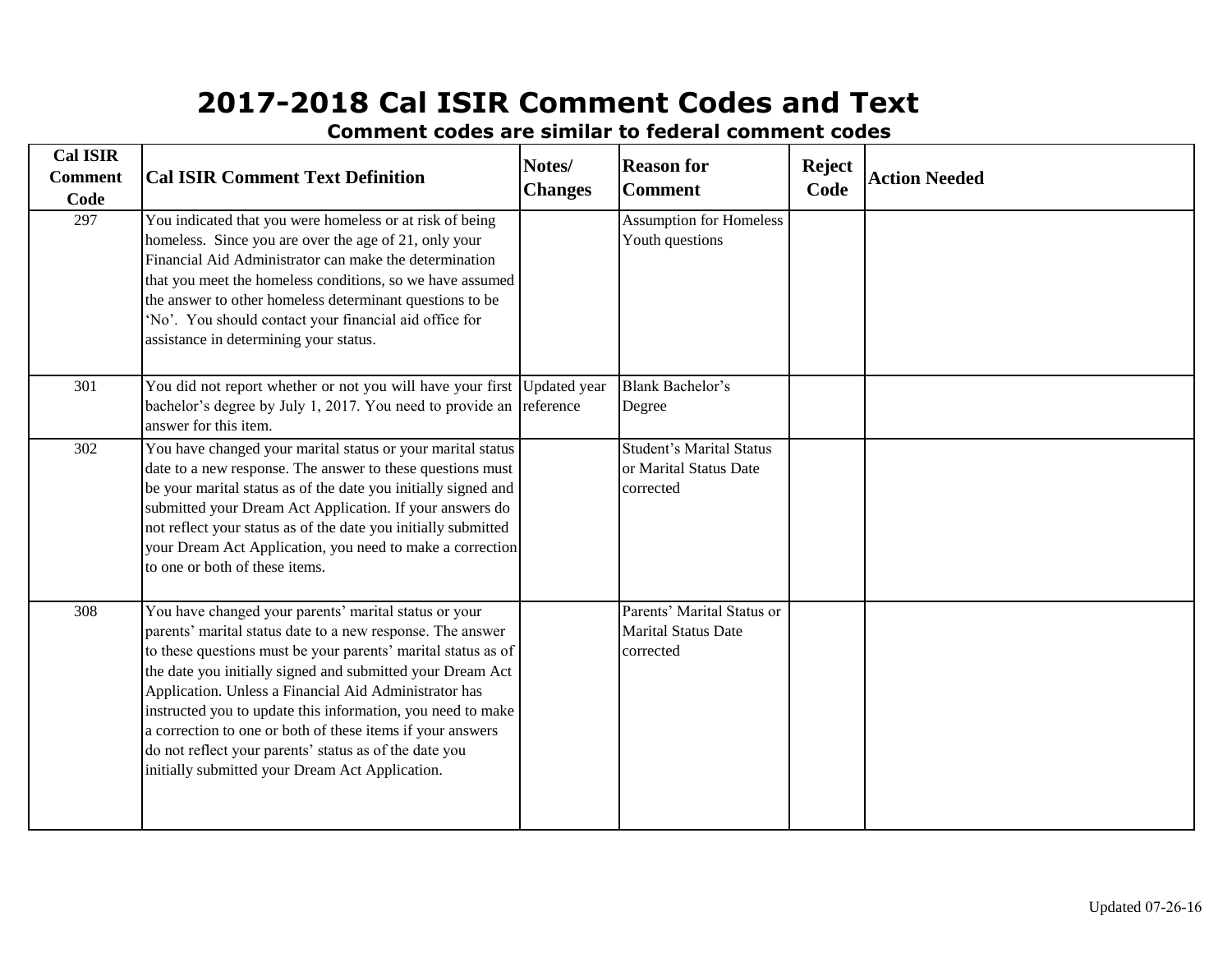**Summary of Changes for Version 07-06-16**

Addition of new Comment Codes:

Addition of Reject Codes Table (next page)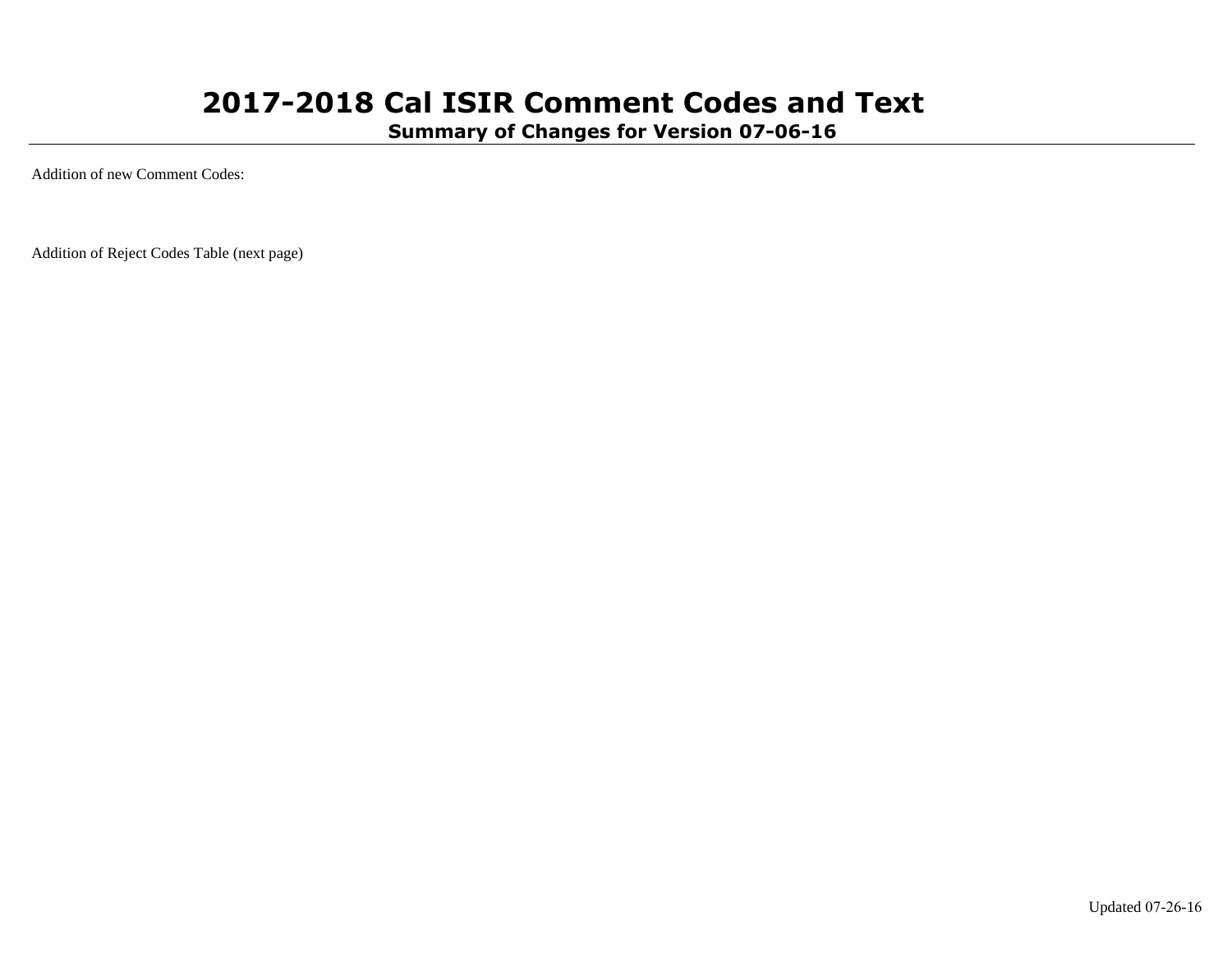# **Table of Reject Codes and How to Respond to Each**

| <b>Reject Code</b> | Cmt.<br>Code | <b>Reject Reason</b>                                                                                                                                       | <b>Action</b>                                                                                                                                                                                                                                                                                                                                                                                     |
|--------------------|--------------|------------------------------------------------------------------------------------------------------------------------------------------------------------|---------------------------------------------------------------------------------------------------------------------------------------------------------------------------------------------------------------------------------------------------------------------------------------------------------------------------------------------------------------------------------------------------|
| $\mathbf{1}$       | 150,<br>151  | Student did not meet Simplified Needs Test<br>criteria and supplemental asset data left blank                                                              | If dependent provide the following:<br>Parents' Cash, Savings, and Checking; Parents' Real Estate/Investment Net Worth and Parents'<br>Business/Investment Farm Net Worth.                                                                                                                                                                                                                        |
|                    |              |                                                                                                                                                            | If independent provide the following:<br>Student's Cash, Savings and Checking; Student's Real Estate/Investment Net Worth and Student's<br>Business/Investment Farm Net Worth.                                                                                                                                                                                                                    |
| $\overline{2}$     | 129,<br>130  | Incomplete income information provided                                                                                                                     | If independent provide Student and Spouse (if married) Taxed and Untaxed Income.<br>If dependent provide Parents' Taxed and Untaxed<br>Income.                                                                                                                                                                                                                                                    |
| 3                  | 114,<br>152  | Dependent Student and Taxes Paid is greater than<br>zero and equal to or greater than AGI                                                                  | Correct or confirm (re-enter the same value) Student's Taxes Paid or AGI.                                                                                                                                                                                                                                                                                                                         |
| $\overline{4}$     | 62           | Student's marital status date is greater than the<br>date the application was signed                                                                       | If the Student's Marital Status Date is after the date the application was originally signed, correct the<br>Student's Marital Status.                                                                                                                                                                                                                                                            |
| 5                  | 18           | Missing or invalid Date of Birth                                                                                                                           | Correct the Date of Birth.                                                                                                                                                                                                                                                                                                                                                                        |
| 9                  |              | 49, 387 Match with SSA was not conducted on either<br>parent. Dependent student and one of SSN, Last<br>Name, or Date of Birth is missing for both parents | Correct the SSN, name, and/or Date of Birth for parent 1 and/or parent 2 to achieve a full match for at least<br>one parent.<br>If parents do not have an SSN, provide zeros or confirm by re-entering the zeros.                                                                                                                                                                                 |
| 10                 | 168.<br>169  | Marital status and number of family members are<br>blank                                                                                                   | If dependent, review and correct Parents' Marital Status and Parents' Number of Family Members.<br>If independent, review and correct Student's Marital Status and Student's Number of Family Members.                                                                                                                                                                                            |
| 11                 | 89, 99       | incomes are reported                                                                                                                                       | Parents are reported as unmarried but two parental If dependent, review and correct Parent's Marital Status or at least one of the following fields: Parent 1<br>Income From Work or Parent 2 Income From Work.<br>If independent, Review and correct Student's Marital Status or at least one of the following fields:<br>Student's Income Earned From Work or Spouse's Income Earned From Work. |
| 12                 | 111          | Parents' Taxes Paid is greater than zero and equal Correct Parents' Taxes Paid or AGI.<br>to or greater than AGI                                           |                                                                                                                                                                                                                                                                                                                                                                                                   |